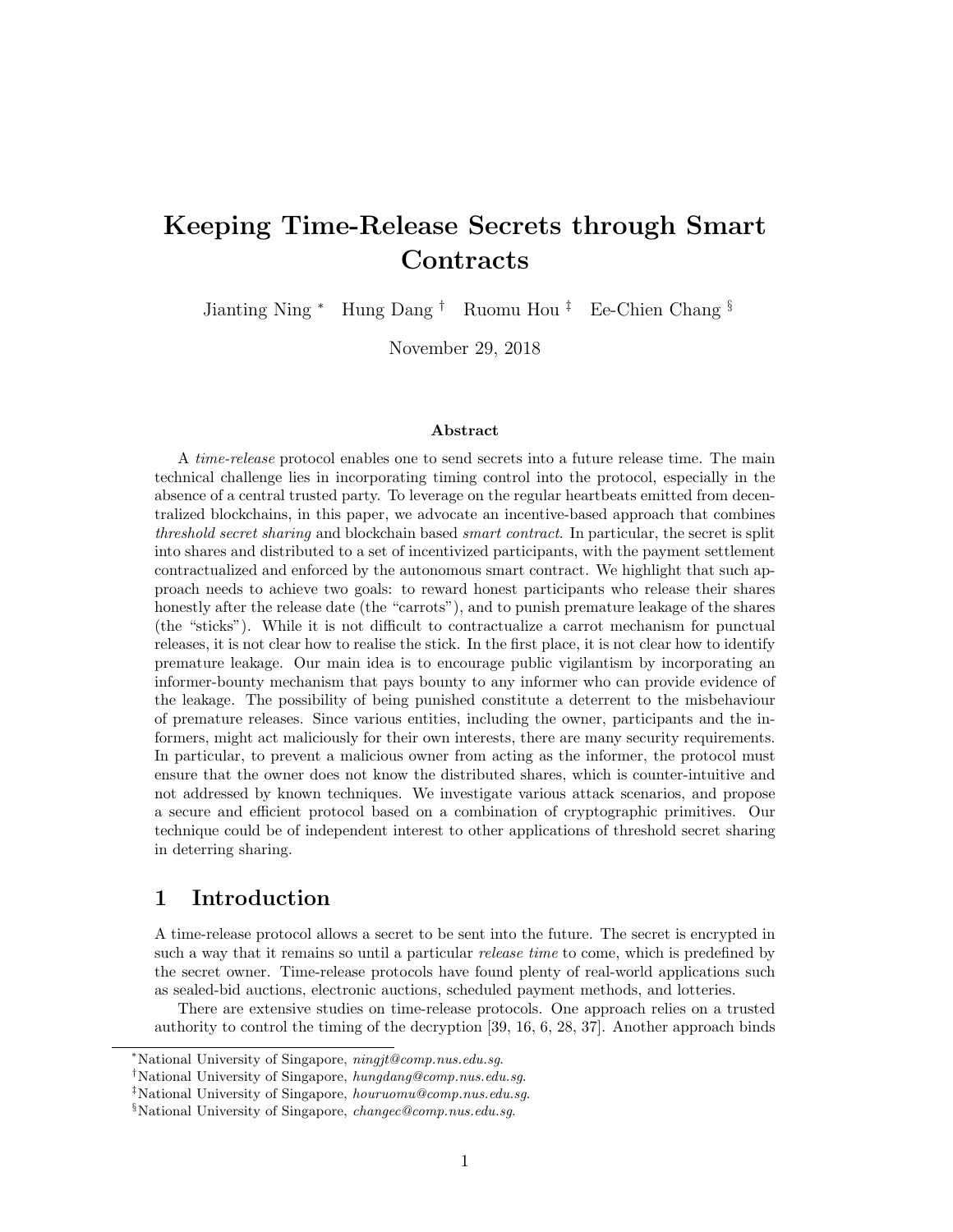the decryption of the secret to a computational puzzle that is assumed to require a specific amount of time to solve. Examples of this approach include constructions by Rivest et al. [39], Bellare et al [4], Boneh et al [7] and other subsequent works [35, 19, 20]. Nevertheless, it is not easy to predict the amount of time needed to solve a given computational puzzle, due to variances in hardware design and their performances. Consequently, it is difficult to tune the system to fit into the intended release time.

A recent line of works explore an integration of blockchain-based computational puzzles in time-release protocols [29, 31, 32]. This approach is motivated by the emergence of public blockchains such as Bitcoin and Ethereum, and their block chaining mechanism that emits regular heartbeats. More specifically, in these prominent blockchains, mechanism are inplace to maintain constant expected block time (i.e., the time it takes to mine a block) over time. For instance, the "difficulties" of Bitcoin are adjusted according to the present computing power, so as to have expected block time of ten minutes. One can treat the issuance of a new block in the blockchain as its heartbeat. Potentially, these heartbeats can provide a secure and reliable timing control for time-release protocol, obliviating the need of a trusted third party. Liu et al. [31] suggested combining Bitcoin blockchain and witness encryption to implement time-release protocol. In particular, one could encrypt a secret using a "public key" extracted from the current state of the Bitcoin blockchain, while the corresponding "decryption key" is extracted from the chain of blocks that are to be created in the future. However, existing constructions of witness encryption (e.g., [22, 24]) are based on cryptographic multilinear maps [21] and currently, which have high performance overhead [14, 23, 15].

In this work, we consider a practical, incentive-based approach that implements a timerelease protocol using threshold secret sharing and smart contract. In particular, the secret *owner* divides the secret into *n shares* using a  $(t, n)$  threshold secret sharing scheme [40], and distributes the shares to n participants where each participant is entrusted with one share. The participants are expected to reveal the shares on the release time, allowing the reconstruction of the secret. To encourage participation, monetary incentive (or carrot) is provided by the secret owner, and the rewarding of such incentive to the participants is enforced by the smart contract. More specifically, based on the secure and reliable heartbeats emitted by the blockchain, the smart contract is able to verify the required conditions regarding the release time, and its autonomous execution enforces the fulfilment of contractual obligations for all parties. Further, the security of  $(t, n)$  threshold secret sharing scheme guarantees that if no more than  $t-1$  participants collude (i.e., pool their shares together), no single entity (except the secret owner) is able to obtain the secret before the release time.

Nonetheless, the above "carrot-only" incentive overlooks a potential threat arising from the prevalent sharing behaviours in social media. While it is very unlikely to have a large number of mutually trusting participants to collude (e.g., a set of  $t$  or more independent participants pool their shares to reconstruct the secret at will, or there is a single entity capable of gaining control over all of them), other weaker forms of sharing misbehaviours exist. For instance, some participants could post their shares on social media platforms (e.g., Twitter or Facebook), either broadcast to the public or to a smaller social media group, to show off their involvement in the time-release protocol. While many participants might value their social media reputation and refrain from the behaviour, the deterrence based on social responsibility is arguably weak and thus additional mechanisms are required.

We propose incorporating monetary penalty as "stick" so as to further deter sharing. In particular, the participants are required to pay a certain security deposit prior to taking part in the protocol. Should the participants faithfully follow the protocol, they are refunded with their deposit and awarded with a reward provided by the secret owner (i.e., the carrot). Conversely, if there is evidence of a participant's wrongdoing (e.g., leaking his share prematurely on social platform), his deposit will be slashed. The slashed deposits constitute a pool of bounties that are paid to individuals or entities, called informers that present the wrong-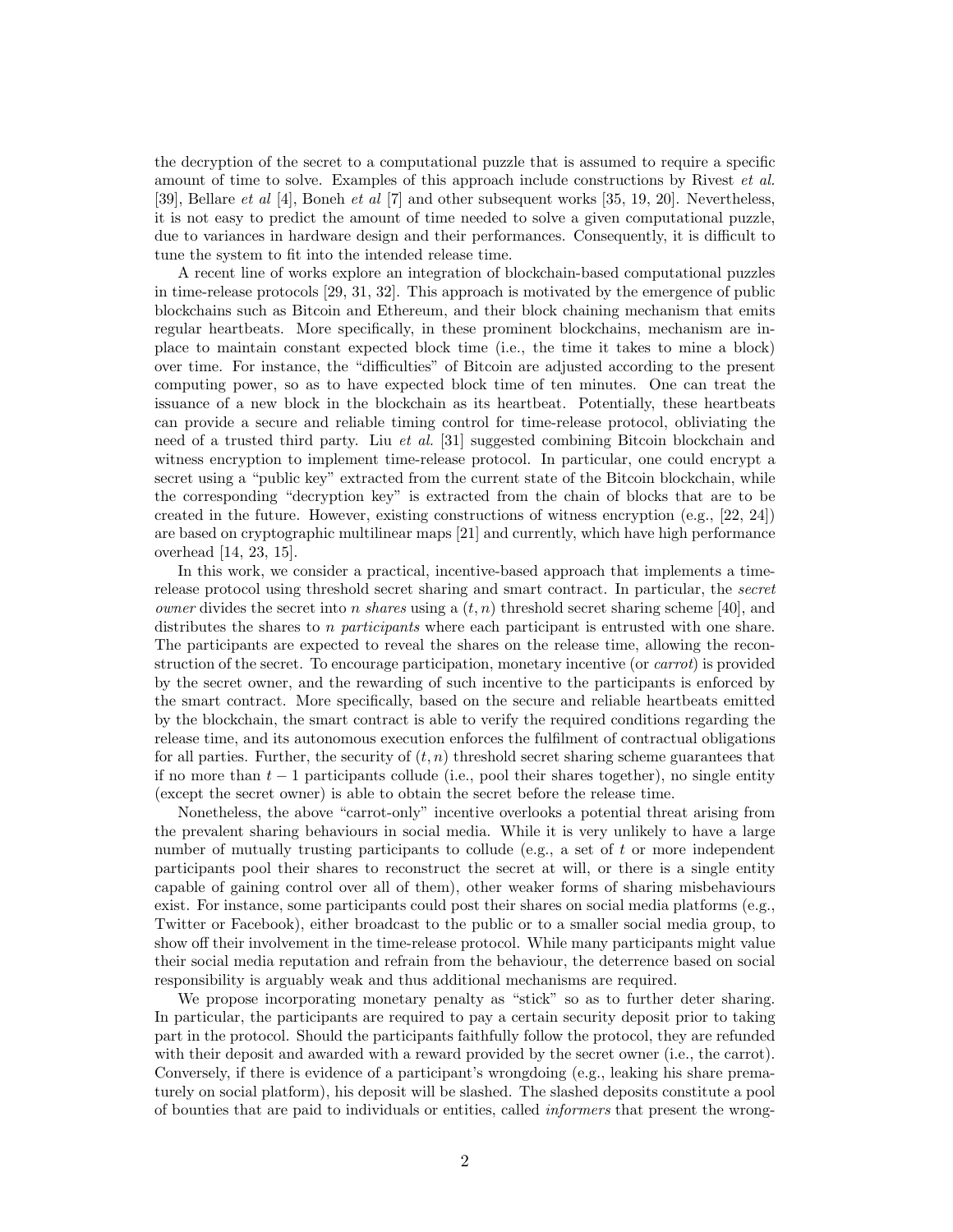doing evidences. The penalties, together with the rewards, constitute a *carrots-and-sticks* approach. Since any entity can be the informer, this bounty-informer mechanism encourages online vigilantism and can be viewed as a form of crowdsourcing, which enlists the online community to assist in identifying leakage. To an indiscreet participant, the possibility of having an informer in the participant's social group constitutes a deterrent to dishonest publishing. Note that the bounty-informer mechanism provides deterrence, which is a weaker security requirement compares to the assurance that any premature publishing is guaranteed to be punished.

Realising the carrot-and-stick mechanism is not straightforward, due to the suspicions among the owner, participants and the informers, who might selfishly act for their own interests. For instance, a greedy owner may play as the informer in order to claim the bounty. To prevent that, the mechanism must assure that the owner does not know the distributed shares, even though the owner knows the secret, and is involved in the shares distribution. Additionally, the owner might maliciously release wrong shares, so as to deny the participants from receiving their deserved award. On the other hand, a dishonest participant, instead of prematurely publish the exact share it received, might jointly publish some transformed data together with other participants. Thus, the informer-bounty mechanism would not be effective if it gives out bounty only when the exact share is presented as evidence. Furthermore, there are stringent computation requirements, imposed by the expensive cost of smart contract execution.

To address the challenges, we first give a threat model that investigates various attack scenarios. We consider a form of collusion whereby a large number of cliques, each consists of  $(t-1)$  or fewer mutually trusting participants, broadcast their transformed shares. This form of collusion captures scenarios where a large number of participants colluded and further posted information in social media. Note the crucial difference from the classical threshold secret sharing which considers a small group (less than  $t$ ) of mutually trusting participants, and our more general model which considers a large number of small tightly-knit groups who are allowed to publish information on public bulletin board once. In other words, instead of stopping at allowing groups of  $(t - 1)$  colluders, our model further allows the groups to broadcast some information. The security goal here is to track and penalise the malicious participant(s) via their broadcast behaviours. Our model also consider other scenarios, for instance, a greedy owner who plays the role of the informer, another informer who attempt to "steal" evidence from others, etc.

We give a protocol that achieves our proposed security requirements. One of the key constructions is a mechanism that ensures the owner is not aware of the distributed shares. Our main idea is to let the participant  $i$  chooses a secret sample point  $s_i$ , and then through some specialised secure 2-party computation, distribute  $f(s_i)$  to the participant while hiding  $s_i$  from the owner. Our protocol also incorporates a form of verifiable secret sharing and commitment scheme to prevent various forms cheating. The underlying cryptographic primitives in our protocol could be relevant to other applications of threshold secret sharing in deterring large scale causal sharing.

Our protocol requires only one exponentiation to be carried out per share (for claiming the deposit and reward). In our implementation in Solidity and Ethereum, the computation of each share costs  $40,000$  gas<sup>1</sup> per share for effective key size of 128 bits. Our construction focuses on the essential interactions between involved parties. We abstract away from subtle configuration details such as deposit and reward composition, bounties structures, or potential role of brokerage. We remark that their dispositions are critical to ensure incentivecompatibility and sustainability of the system and would be interesting extensions.

In summary, this work makes the following contributions:

<sup>&</sup>lt;sup>1</sup>As of July 2018, Ethereum averaged USD450 per ETH. With gas price set to 5Gwei, 40,000 gas amounts to roughly 9 cents.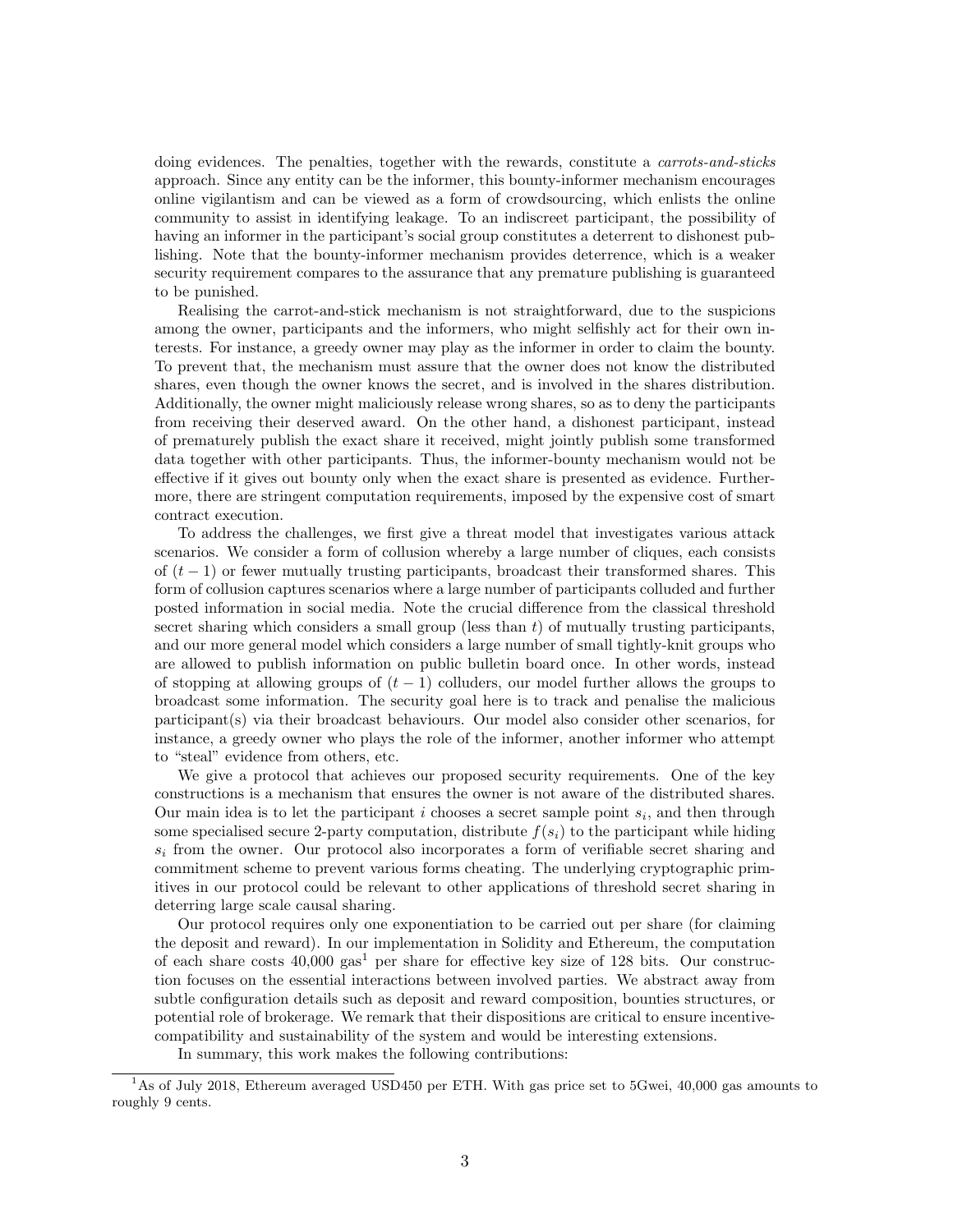- We advocate combining threshold secret sharing and smart contract to keep timerelease secrets. We highlight the threat of causal social-media sharing and propose an incentive-based carrot-and-stick approach.
- We investigate various attack scenarios for the proposed approach, and further present the corresponding threat model.
- We propose an efficient protocol that realises the proposed approach. The protocol provides deterrence to causal sharing and requires only one on-chain exponentiation per share.

The remaining of the paper is structured as follows. In Section 2, we briefly summarize preliminaries on smart contract and secret sharing scheme. We then state our problem definition and its security requirements in Section 3, before presenting our proposed protocol in Section 4. The security analysis of the proposed protocol is presented in Section 5. We discuss implementation details and performance optimization of our solution in Section 6, and survey the related works in Section 7. Finally, we conclude our work in Section 8.

# 2 Preliminaries

In this section, we give a brief overview smart contracts. Although our discussion focuses on the Ethereum platform, the solution and security arguments presented in this work are also applicable to other smart contract platforms.

## 2.1 Smart Contract

A smart contract (or contract) in the Ethereum blockchain is an "autonomous agent" whose private storage and executable code are stored on the blockchain. The contract's storage is private in a sense that data or variables stored within the storage can only be manipulated by the contract's executable code. The read access, however, is publicly available, due to the public nature of the blockchain. A contract is created by a "creation transaction" posted to the blockchain, and uniquely identified by a contract address. In addition to the private storage, the contract *state* also consists of a *balance*, which is essentially an amount of native virtual coins (i.e., ETH) that it holds.

The code of an Ethereum contract is typically written in high-level programming languages, such as Solidity [2] or Serpent [1], and then compiled into a low-level, stack-based bytecode language known as Ethereum Virtual Machine (EVM) code. To invoke a contract at address *addr*, one sends a transaction  $tx$  to *addr* with payload typically containing payment (in ETH) for the contract execution, and input data for the invocation [33]. The security of the Ethereum blockchain guarantees that as long as a majority of its miners behave honestly following the Ethereum protocol, the contract code is executed properly, and its state is recorded correctly on the blockchain. In other words, contract execution integrity is guaranteed.

Gas System. Since the Ethereum smart contact execution consumes certain computational expense, to ensure fair compensation, Ethereum pays miners a certain fee which is proportional to the computation expended. This fee is paid for by the user who wishes to invoke the contract. In particular, each instruction in the EVM code has a pre-set amount of gas. When a user sends a transaction  $tx$  to invoke a contract, she has to specify the gasPrice indicating how much she is willing to pay for each gas (in the native virtual coin ETH), and the gasLimit indicating how much she is willing to spend for the entire smart contract execution. A miner who "mines"  $tx$  (i.e., executes the computation that  $tx$  entails, and includes tx and the updated state resulted from such computation in his proposed block) is paid the transaction fee proportional to the amount of gas required by the execution multiplied by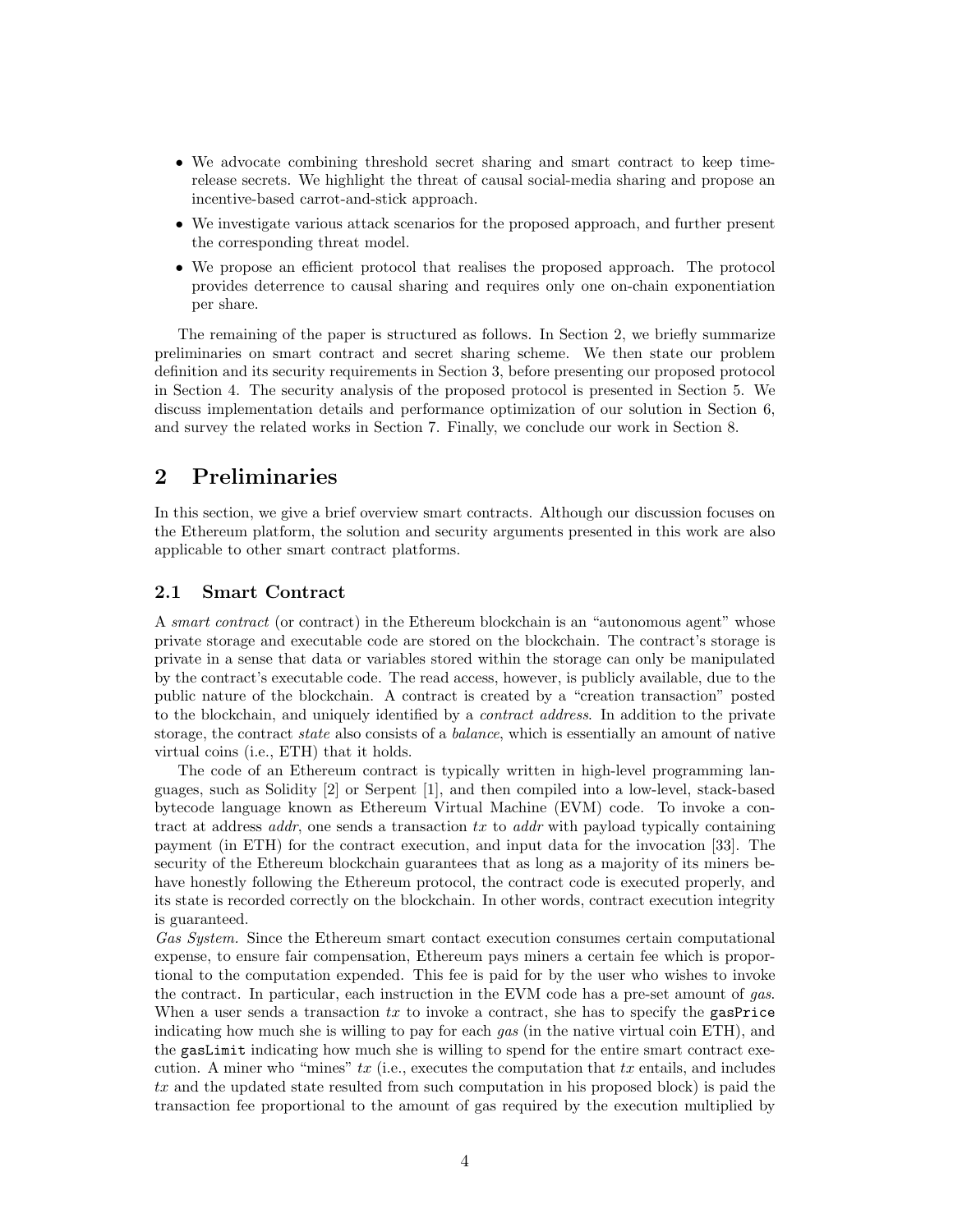gasPrice, subject to a condition that such a fee is within the limit set by gasLimit. If the contract invocation consumes a fee larger than gasLimit, the execution is halted, and the contract state is reverted to the initial state prior to the invocation. It is worth noting that the transaction fee is still collected by the miner to compensate for the expended but then rolled back computation. This mandatory payment is also a means to mitigate resource-exhaustion attacks [34].

# 2.2 Shamir's  $(t, n)$  Secret-Sharing Scheme

Adi Shamir [40] introduced a threshold secret sharing scheme. The scheme is parameterized by two value, namely n and t. Under this scheme, a secret s is split into n "shares" such that any set of t shares is sufficient to reconstruct s. The security of the scheme dictates that no adversary that possesses fewer than t shares could reveal any information about s.

# 3 Time-release Mechanism via Smart Contract and Secret Sharing

In this section, we first state the system model and assumptions that we make in designing a time-release protocol, before giving an overview of our proposed carrots-and-sticks approach. We then discuss the adversary model, as well as the security and performance requirements that justify and motive our protocol design.

# 3.1 Setting and Assumptions

# 3.1.1 Entities

Our time-release protocol assumes a model that comprises three main entities:

- Secret owners would like to seal their secrets such that they can only be revealed at some predefined times in the future. A owner of the secret s delegates its safe keeping to a set of n participants using a threshold secret sharing scheme. The secret owner provides a reward to incentivise the participants in upholding the safe keeping. It is important to note that the secret owner may not involve in the reveal or reconstruction of the secret s. That is, after distributing the shares, he could go offline and might not rejoin the system.
- Participants make financial gain by keeping the shares issued by the secret owner private until the prescribed *release time*. At the release time, the participants reveal their share, claiming the reward provided by the secret owner. The obligation of a participant is to safe keep and not revealing its share, and back online on the release date to reveal the secret.
- Informers police the system, earning bounties by exposing malicious participants (i.e., they capture and report evidences of participants' wrongdoings). The secret owner and the participants can also play the role of informer.

We assume that participants may form cliques, and there could be multiple cliques. All members of a clique mutually trust each other<sup>2</sup>. Further, a member is aware of internal states and shares held by other members of the clique. Consequently, if an adversary is able to control one member of the clique, it will know the internal states of all clique's members. In other words, a clique can be deemed as a single entity that possesses multiple shares. We

<sup>2</sup>We assume that trust is transitive, and that cliques are non-overlapping.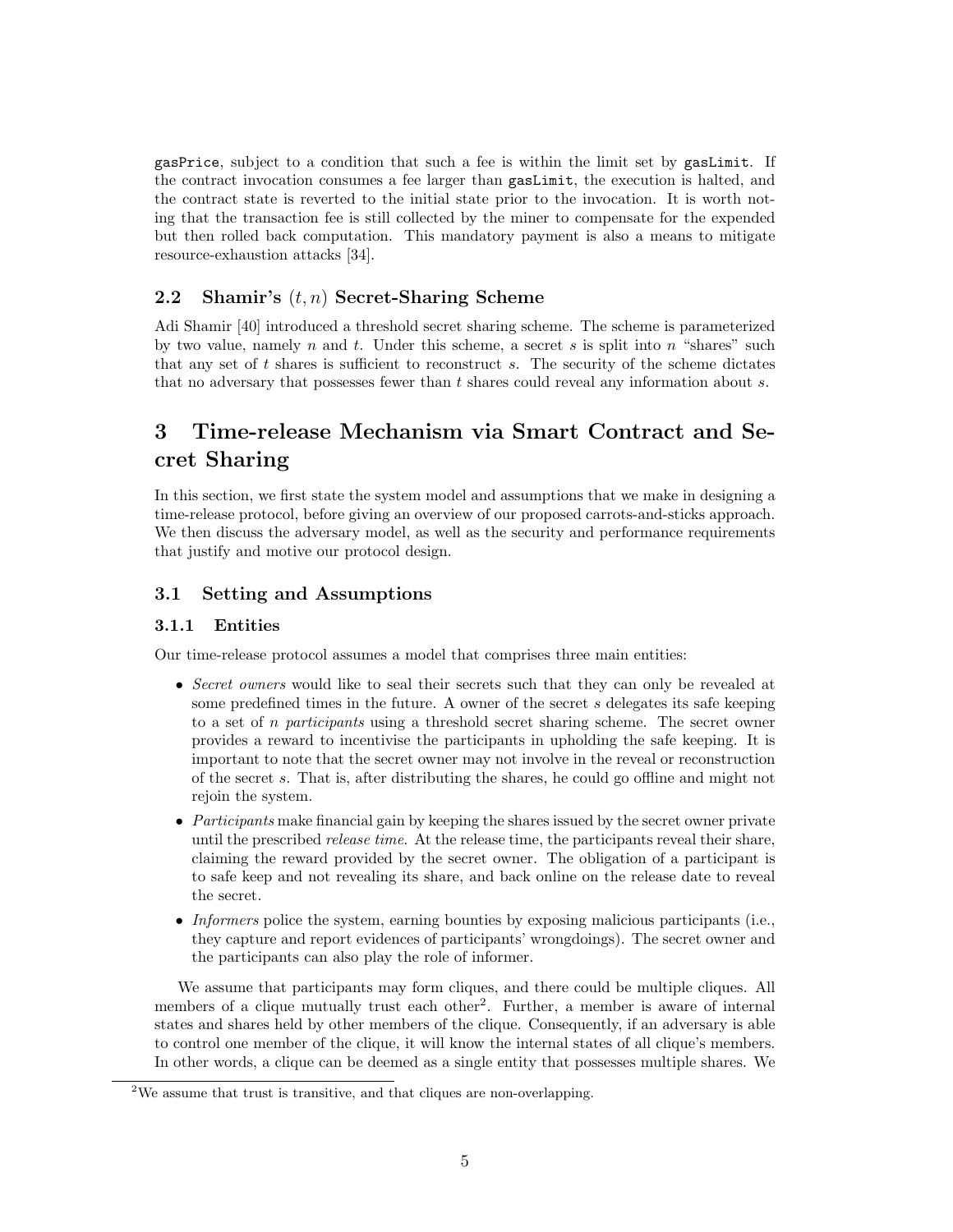assume that the size of each clique is not larger than a threshold  $t$ . One can imagine a worst case scenario where every clique is of size  $(t-1)$ .

The main motivation of grouping participants into cliques in our formulation is to model a scenario where a malicious entity is able to gather a small group of mutually trusting colluders or a small group of colluders who are willing to carry out expensive secure multiparty computation protocol. The reason of considering secure multiparty computation protocol is that, it is possible for the malicious entity to orchestrate a secure multi-party computation [26] among mutually distrusting participants to jointly compute any function on their individual input data without revealing it. However, such computation requires a large number of interaction rounds, incurs a significant overhead, and cannot scale to large number of participants (at a relatively low cost). Thus, it is reasonable to assume that the malicious entity can only gather a small group (less than  $t$ ) of such participants.

#### 3.1.2 Smart Contract

We assume that all entities have access to a public blockchain-based smart contract system such as Ethereum [8]. They can submit transactions to the smart contract, and see all transactions in the system. Similar to earlier works [31, 32], our formultation assumes that the underlying consensus protocol of the blockchain on which the smart contract runs attains both safety and liveness. At the time of writing, the underlying consensus protocol in Ethereum essentially implements a replicated state machine, wherein the smart contracts and their transactions are to be executed by every miner in the network. Further, each transaction execution entails a transaction fee that correlates with the execution's complexity. Hence, it is desirable to minimize on-chain cost by moving as many expensive computations off the blockchain as possible.

## 3.1.3 Communication models

We consider three communication models. The first model features highly interactive communications among a small group of colluders. The second model features posting the blockchain transactions, whereas the third model captures causal sharing or broadcast (e.g., posting to a social media platform such as Twitter or Facebook) of information. In our formulation, participants within a clique can access each other's internal state, and their communications assume the highly interactive model. The communication models are illustrated in Figure 1.

To model the more restrictive causal sharing, we assume that participants can post anonymous messages to a public bulletin after they have received their shares. In this restrictive model, we assume that there is no out-of-band communication channel. Consequently, crossclique communications can be performed by having the senders posting the messages to the bulletin, follows by reading from the builletin. One may argue that in practice, interactions can be carried out without the public bulletin. We treat these forms of communication as interaction within the clique, and thus there is no loss of generality.

For the purpose of capture the scenario that participants are performing casual sharing, we restrict user to posting once and then read transactions.

## 3.2 Carrots-and-Sticks Approach

We advocate an incentive-based approach, which we call *carrots-and-sticks*, to reward honest participants and penalise dishonest participants. This approach requires all participants to pay deposits prior to participating in the protocol. If a participant behaves honestly, the deposit will be refunded, and a reward (provided by the secret owner) will be allotted to him. On the other hand, if there exists evidence of his wrongdoings, his deposit is slashed.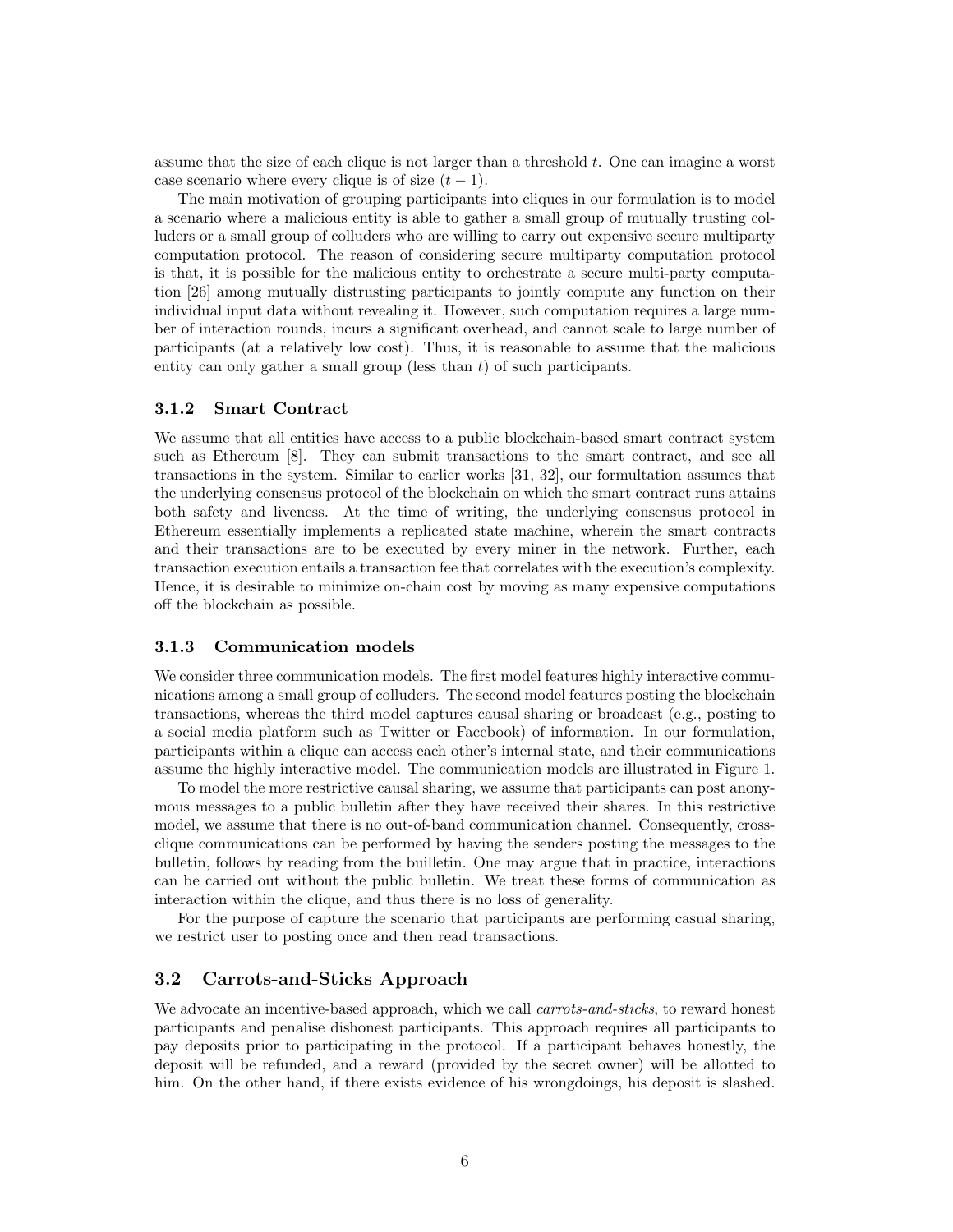

Figure 1: Overview of communication model. The solid arrows represent sending transactions to the smart contract, and the dashed arrows represent posting messages to the public bulletin.

The slashed deposits of dishonest participants constitute a pool of bounties that informers who police the system<sup>3</sup>.

The approach consists of three phases:

- Handshake phase. The purpose of this phase is for the secret owner to initiate the protocol, recruiting participants and distributing the shares computed using the  $(t, n)$ secret sharing scheme. This phase could be carried out in multiple rounds. Upon the completion of this phase, the secret owner and the recruited participants would have made their deposits into the smart contract.
- *Waiting phase.* During this phase, any informer can report malicious behaviour by submitting transactions containing wrongdoing evidences to the smart contract. The smart contract verifies the transactions. If a transaction is valid, the smart contract extracts the identities of the dishonest participant(s) from the transaction's payload, slashes their deposits, and pays the informer a bounty.
- Reveal phase. This phase starts at the release date. In this phase, each participant is to submit its share, and other meta information if any, to the smart contract system. An honest participant will get back the deposit and the deserved reward. With sufficient number of shares submitted, anyone can retrieve the shares from the smart contract system and recover the secret. Slashed deposits and unclaimed rewards can also be redistributed to other honest entities during this phase.

#### Remarks.

(1) Implementing the carrots and sticks approach that rewards the honest and punishes the dishonest is challenging. A simple implementation may reward any entity who submits a share with a valid authentication tag signed by the secret owner on the release date. Unfortunately, this simple implementation cannot prevent a malicious secret owner from framing the participant by presenting a participant's share and the corresponding authentication tag as evidence to steal the informer bounty. Coding conditions of the penalty of pre-mature release is arguably even more challenging. Section 3.3 investigates the attack scenarios and Section 4 proposes a protocol that realise the carrots and sticks approach.

(2) It is essential to codify the conditions of rewards and bounties settlements in the smart contract. This is to enforce autonomous fulfillment of contractual obligations, especially

 $3$ The slashed deposits can also be redistributed to other honest participants. We leave the concrete compositions of the deposits and structures of the bounties to future investigations.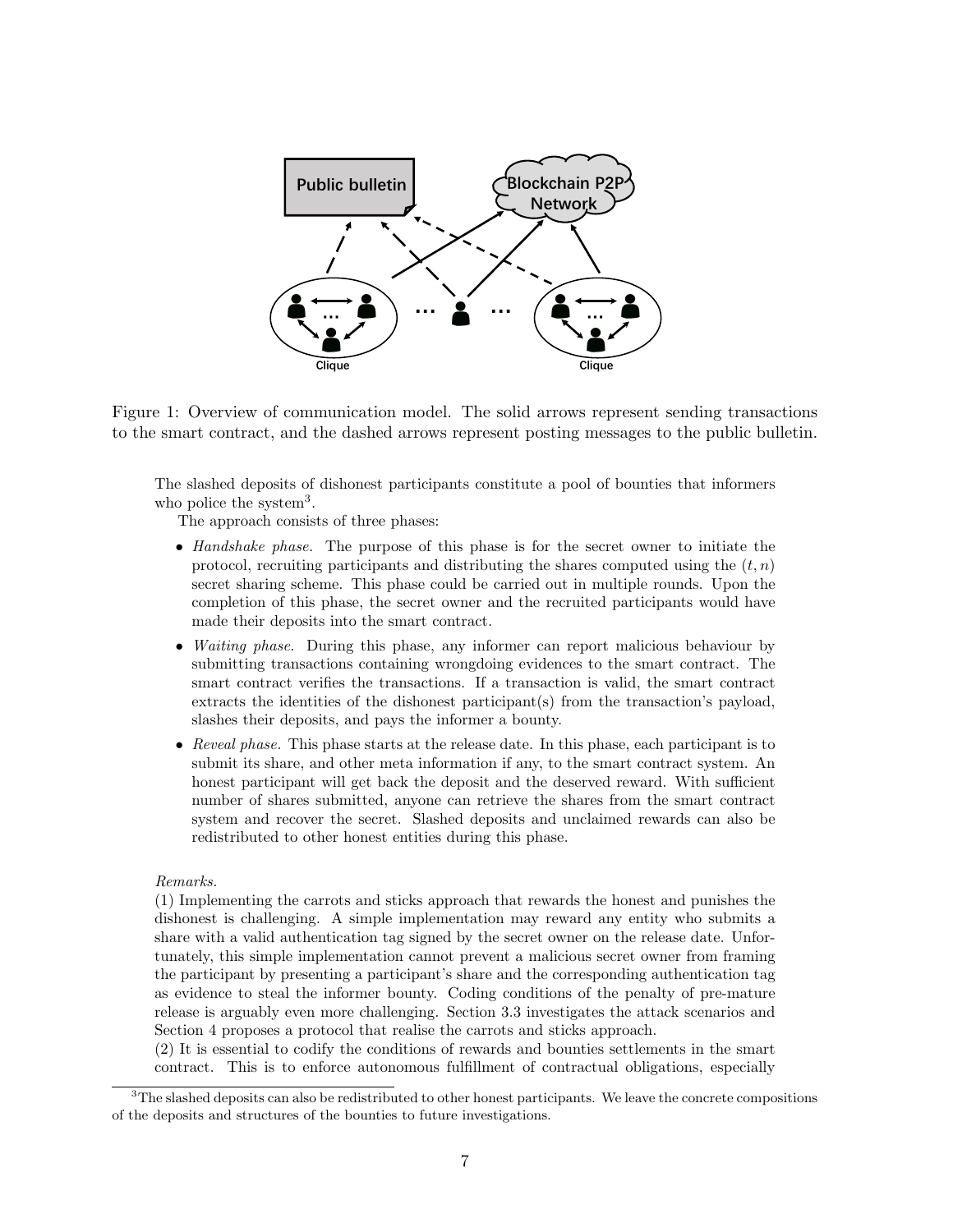in a scenario where the secret owner goes offline after the handshaking phase. In such situation, the smart contract autonomously and automatically enforces and carries out the owner's obligations, such as payment to honest participants on release data, even in the secret owner's absence.

(3) The obligations of the participants include keeping their shares private until the release date, and publishing it on such a date. Security deposit made by a participant remains "locked" in the smart contract until the participant claims it after the release date, or being slashed in case of misbehaviour. A participant might decide to act as the informer giving evidence against itself to receive the informer bounty, at a cost of losing its own deposit. This would lead to a negative or zero net return and damaged reputation, if any, depending on the protocol design. Although such action seems counter-intuitive, the participant may opt to so behave in case of urgent liquidity need. Hence, the act of committing a security deposit and joining the protocol is somewhat analogous to making a fixed-rate deposit with guaranteed interest earned on maturity date, with a prerequisite that early withdrawal is subject to a penalty.

#### 3.3 Adversary model and security

An entity might deviate from the protocol so as to maximise its monetary return. Generally, we need to consider the following three major security invariants in the presence of malicious secret owner and/or participants.

- Confidentiality of the secret before the release date.
- Guaranteed reward for honest participants.
- Rightful claim on informer's bounty.

Note that the above three goals correspond to the interests of the secret owner, participants and informers, respectively. The remaining of this section articulates the attack scenarios and their counter measures as well as the security requirements of our protocol.

#### 3.3.1 Confidentiality of shared secret

The shares held in any clique (of at most  $(t-1)$  participants) must not reveal any information of the secret. More specifically, consider the scenario where all participants first carry out the handshaking phase honestly, and then the participants in a clique attempt to jointly extract some information of the secret. Clearly, the protocol needs to protect the confidentiality of the secret from such attempts.

#### 3.3.2 Deterrence against premature release

Here, we consider the scenario where participants in a clique might jointly post a message to the public bulletin board. As highlighted earlier, deterrence against such dishonest sharing is implemented using a combination of bounties given to informers who assist in policing the system, and penalties imposed on the dishonest participants. From the perspective of a participant tempted to share its data, the possibility that the receiving end leverages the shared data against him (i.e., using the data to claim the informer bounty at the cost of the sharer's deposit being slashed) constitutes the deterrence. Note that the receiving end (who is the informer) could be any other participants, or even the secret owner. In the worst case scenario to the sharer, the receiving end is the rest of the system.

To this end, we need to formulate the requirements of the deterrence mechanism. Such formulation needs to handle cases wherein the posted messages are transformations of the shares and they could contain only partial information of the original. To achieve deterrence, we require that if a clique  $C_0$  posts a message x that contains useful information, then there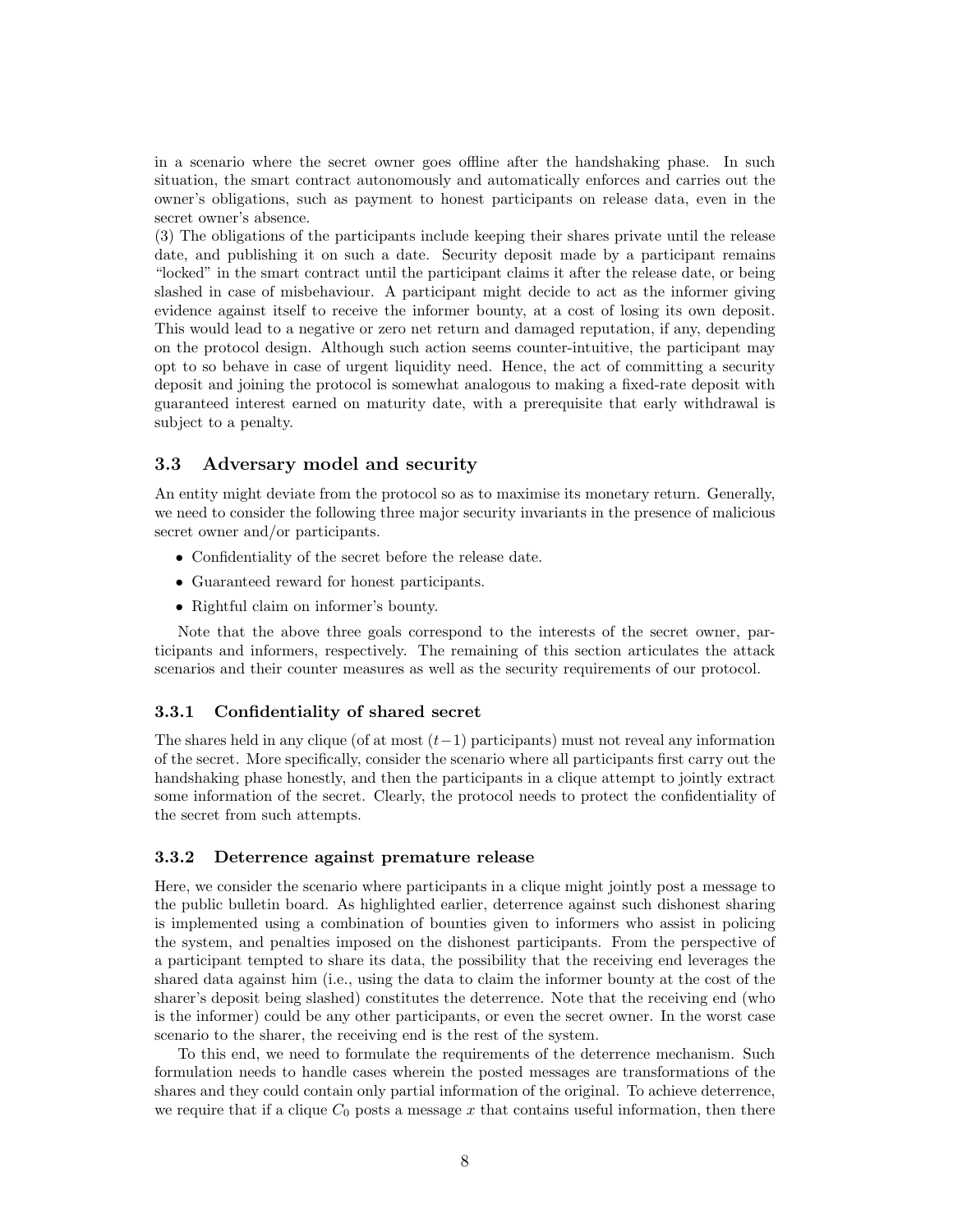exists a mechanism to trace x to some participants in the clique  $C_0$ . Intuitively, a piece of data  $x$  is useful if it can be combined with some other data  $y$  to reconstruct the secret, while the secret cannot be derived from either  $x$  or  $y$  alone.

In our security analysis, we capture the above intuition under a game between a challenger and an adversary. The game comprises the following steps:

- 1. Handshake phase is honestly carried out by the challenger who acts as honest secret owner and participants.
- 2. The adversary chooses  $(t-1)$  participants to form a clique  $C_0$  and is given access to the randomness and the internal state of each participant in  $C_0$ . Next, the adversary plays the role of the participants in  $C_0$  and posts a message x.

The adversary wins if there exists a polynomial time algorithm that can recover the secret on input x, internal states of other  $(t-1)$  participants that are not in  $C_0$  and the public parameters, and yet there does not exists an informer algorithm that can provide evidence against at least one of the participant in  $C_0$ . A precise description of this game is presented in Section 5.

#### 3.3.3 Framing and Reward stealing

To encourage participation, it is crucial to have strong protection of the participants' interests. To protect a honest participant, we have to ensure that no other entities, including other participants and the secret owner, can claim or or prevent the honest participants from claiming the reward on the release date. It turns out that this requirements can be easily achieved in smart contract by ensuring that only the identity who made the deposit can claim the reward during reveal phase. Nevertheless, such requirement should be explicitly stated, since there could be some constructions which attempt to dis-associate identities involved in both phases.

Likewise, it is important to prevent framing of honest participants, that is, forging evidence against the honest participant during the waiting phase. In a certain sense, this requirement is on authenticity of the share, in contrast to the previous two requirements.

Our security analysis (Section 5) models this security invariant using a game between a challenger and a strong adversary who controls the owner and all the participants except for one honest participant (i.e., victim). In such a game, all entities behave honestly during handshaking. Next, the adversary practicing control over the secret owner and all other participants' internal states attempts to forge the share to claim the victim's deposit and reward.

#### 3.3.4 Unclaimable shares

Recall that participants can only reclaim their deposits by submitting valid shares on the release data. A malicious secret owner may sabotage honest participants' deposits by creating and distributing inconsistent or corrupted shares that cannot be verified on the release date. In such an attack scenario, the honest participants lose their deposits, which could be redistributed to the owners and its colluders depending on the reward and deposit compositions of the system.

#### 3.3.5 Evidences stealing

A common attack surface inherent to blockchains, in particular Ethereum, involves transactionordering dependence  $(TOD)^4$  and front-running<sup>5</sup>. In particular, if there are two competing

 $^4$ https://consensys.github.io/smart-contract-best-practices/known\_attacks/

 $^{5}$ http://swende.se/blog/Frontrunning.html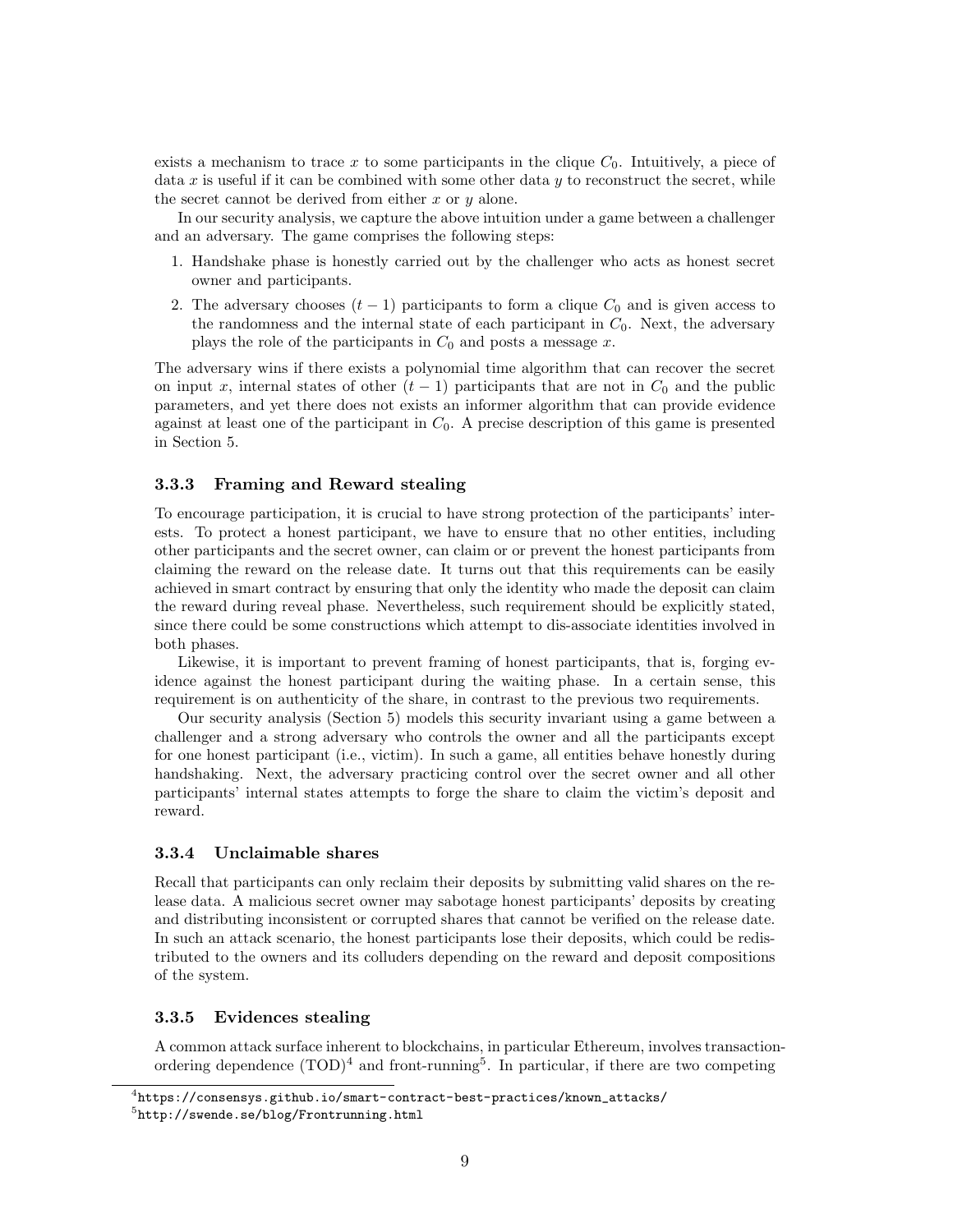transactions submitted to the blockchain (e.g., two informers submitting wrongdoing evidences of the same dishonest participant, but only one of them can claim the bounty), which of them is executed/settled is at miners' discretion. Worse yet, if an adversary is aware of an honest informer's evidence submission transaction before such transaction is mined, it can front-run the latter by submitting a transaction containing the exact same evidence "in front" (i.e., associating the transaction with higher gas price, colluding with the miners to prioritize its transaction or censoring that of the informer). In light of these potential attack scenarios, the protocol must be designed to be robust against TOD and front-running so as to guarantee fairness in the system.

## 3.4 Performance requirement

In addition to the security requirements discussed above, the protocol should attain efficiency at scale. We detail in the following desired properties that benefit performance of the protocol:

#### 3.4.1 Low on-chain costs

Given the scalability barrier of the blockchain system [18], and the cost of on-chain smart contract execution, the proposed mechanism needs to move as many expensive computations off the blockchain as possible.

#### 3.4.2 Non-reliance of direct communication channels

Since the participants and the owner may not be online throughout the handshaking phase, solutions that require real-time communication channels between the involved parties should be avoided. Such direct communication might compromise the participants' privacy (for instance, revealing ip-address) in the absence of additional layer of protection.

# 4 The proposed protocol

This section presents a protocol realising the carrots-and-stick approach.

# 4.1 Main Idea

Similar to Shamir's secret sharing scheme, in our protocol, each participant  $\mathcal{P}_i$  holds a share  $\langle b_i, f_s(b_i) \rangle$  where  $f_s()$  is a  $(t-1)$ -degree polynomial with  $f_s(0) = s$ , and  $b_i$  is the sample point associated to the participant  $\mathcal{P}_i$ . However, to protect from a malicious owner who attempts to use the shares as evidences against the participants, the tuple  $\langle b_i, f_s(b_i) \rangle$  has to be hidden from the secret owner, which is challenging since the shares are to be generated by the secret owner.

Our solution is to let a participant's share to be jointly determined by the secret owner and the participant himself. Specifically, we let the participant choose a secret sample point as  $b_i$  that is unknown to the secret owner. By doing so, besides preventing the malicious owner from withholding the reward, we can also show that if the participant has dishonestly posted useful information, then the value  $b_i$  can be extracted from the posted message. Any informer who has successfully extracted  $b_i$  from the posted message can submit  $b_i$  to open a "commitment" previously made by the participant and obtain the informer's bounty. Since the shares  $\langle b_i, f_s(b_i) \rangle$  are to be computed between the participant and secret owner who are suspicious of each other, cryptographic primitives such as additive homomorphic encryption are employed to preserve confidentiality and consistency of the data.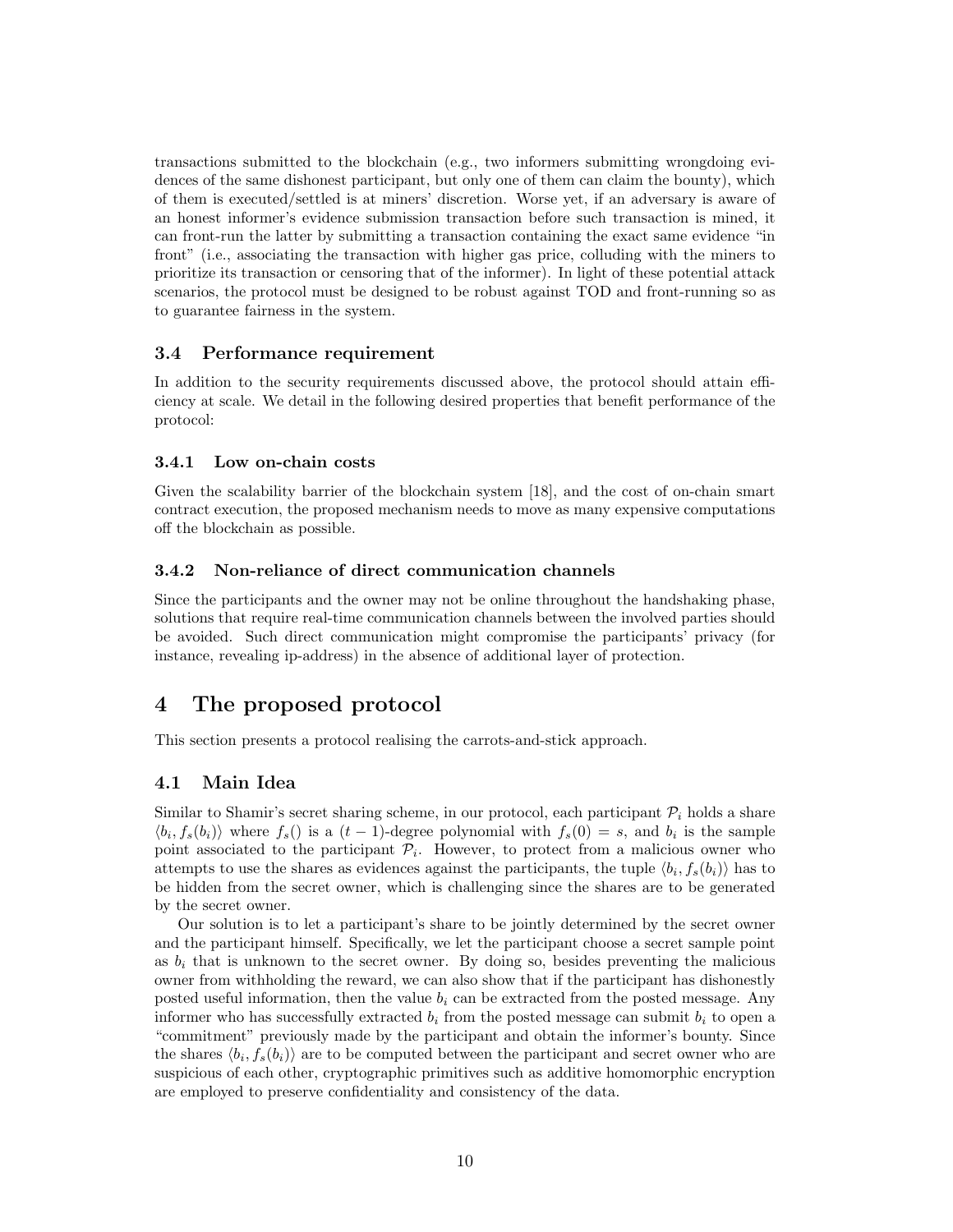

Figure 2: Summary of the proposed protocol.

Note that there are a number of requirements and cryptographic primitives involved in the above description, which have to be neatly incorporated without compromising each other.

# 4.2 Notation

Every entity in the smart contract system has an identity. Without loss of generality, let us assign the participants the identity  $1, 2, \ldots, n$  and the secret owner the identity 0. Let us denote the participant with identity i as  $\mathcal{P}_i$  for each i. An informer can create new unique identity.

Each transaction submitted to the smart contract is represented in this format:

```
\langleTransType, pars, coins(M)\rangle,
```
where TransType specifies the transaction type, pars are the list of paramenters, and  $\text{coins}(M)$ specifies M coins to be transferred to the smart contract system.

Each transaction is bound to the sender's identity. We assume that authenticity of the sender is protected, that is, it is difficult to forge the sender of the transaction.

We define  $[t_1, t_2] = \{t_1, t_1 + 1, ..., t_2\}$  for  $t_1, t_2 \in \mathbb{N}$ .

# 4.3 Proposed Protocol

We denote by HE a public key additive homomorphic encryption which provides semantic security against chosen-plaintext attacks (abbreviated IND-CPA), and by H a collision-resistant hash function. Let G be a group of prime order  $p$ , such that the discrete logarithm problem is hard in this group. Let  $g$  be the group generator of  $G$ , which is the public parameter of the protocol. The secret sharing scheme in used is parameterized by  $(t, n)$ , in which n indicates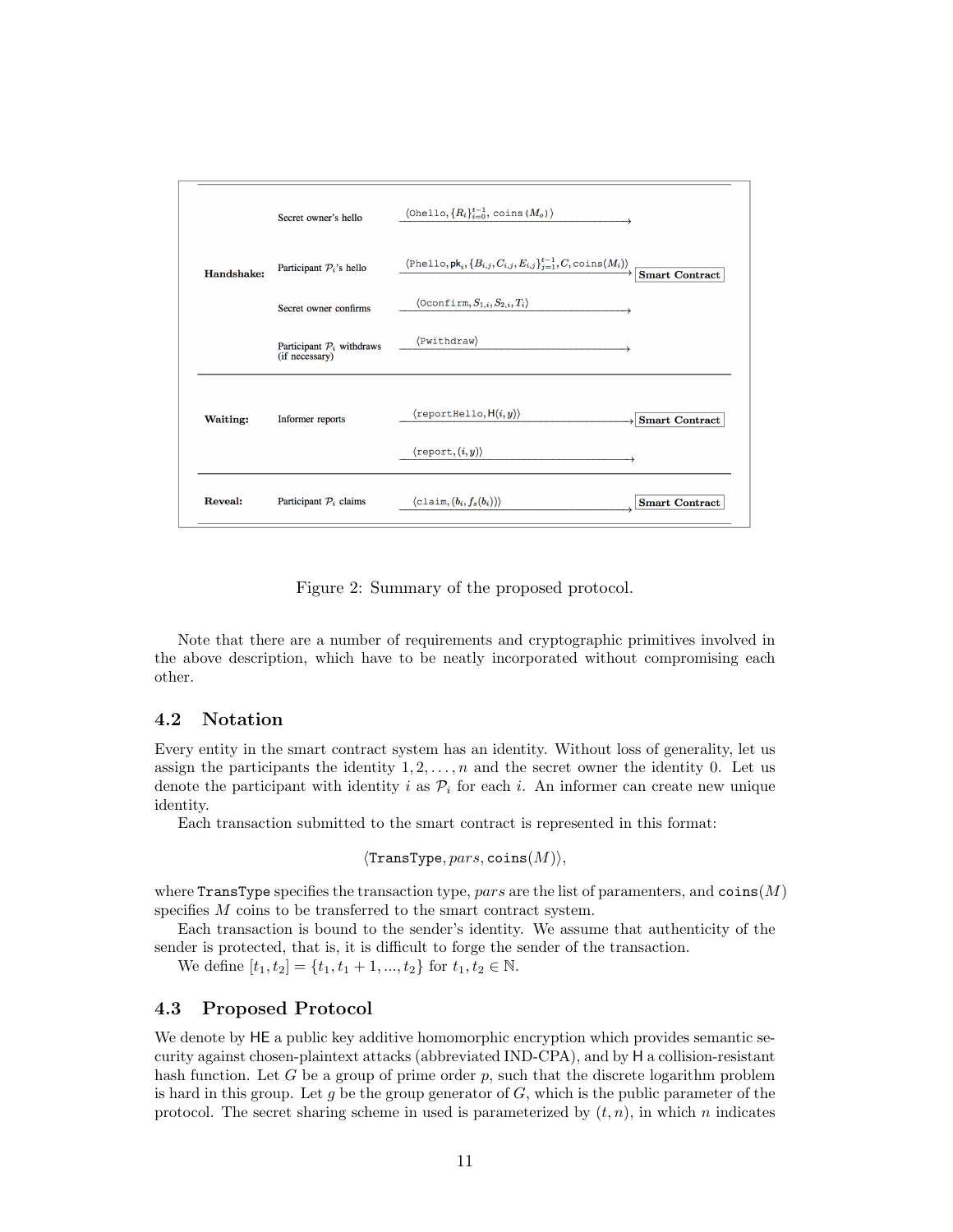the number of shares to be created, and by its extension, number of participants necessitated in the secret safe keeping, whereas  $t$  indicates the number of shares needed to reconstruct the secret. Let  $M_i$  denote a security deposit made by participant  $\mathcal{P}_i$  prior to participating in the protocol, and  $M<sub>o</sub>$  denote the reward provided by the secret owner to compensate the participants for the safe keeping of his secret. For simplicity, we assume that all participants' deposits are equal. We abuse the notation and refer to participant's deposit by M.

Our proposed protocol comprises three phases, namely Handshake, Waiting, and Reveal. It relies on a smart contract to enforce contractual obligations fulfillment of all entities. The entities interact with the smart contract using seven types of transactions: Ohello, Phello, Oconfirm, Pwithdraw, reportHello, report and claim. We depict in Figure 2 a summary of our protocol.

#### 4.3.1 Handshake phase

The handshake phase consists of the following rounds:

• (Owner's hello) The secret owner first chooses random  $s, \alpha \in \mathbb{Z}_p$  and computes  $h = g^{\alpha}$ . Let  $h^s$  be the secret to be shared and h be the public parameter of the protocol. The secret owner then submits a transaction Ohello to recruit participants. The secret owner chooses random  $r_1, ..., r_{t-1} \in \mathbb{Z}_p$  and submits a transaction:

$$
\langle \texttt{Ohello}, \{R_i = g^{r_i}\}_{i \in [0,t-1]}, \texttt{coins}(M_o) \rangle
$$

Let  $f_s()$  be the polynomial

$$
f_s(x) = \sum_{i=0}^{t-1} r_i x^i
$$

where  $r_0 = s$ .

• (*Participant's hello*) A participant indicates interest in joining by submitting a transaction Phello. Suppose participant  $\mathcal{P}_i$  wants to join,  $\mathcal{P}_i$  first chooses random  $b_i, c_i \in \mathbb{Z}_p$ as its secret and computes

$$
\{B_{i,j} = g^{b_i^j}, C_{i,j} = h^{c_i b_i^j}\}_{j \in [1, t-1]}, C = g^{c_i}.
$$

 $P_i$  then initializes an instance of the additive homomorphic encryption scheme HE. Let  $pk_i$  be the public parameters of HE instaniated by  $\mathcal{P}_i$ . Next,  $\mathcal{P}_i$  computes

$$
\{E_{i,j} = \mathsf{HE}.\mathsf{Enc}(b_i^j)\}_{j\in[1,t-1]}
$$

where HE.Enc() is the encryption algorithm of HE. Finally,  $P_i$  submits the transaction:

$$
\langle \texttt{Phello}, \textsf{pk}_i, \{B_{i,j}, C_{i,j}, E_{i,j}\}_{j\in[1,t-1]}, C, \texttt{coins}(M) \rangle
$$

• (*Owner's confirmation*) The secret owner selects a set of n participants, and submits a transaction Oconfirm for each of them. Without loss of generality, let us assume the selected participants are  $\{\mathcal{P}_i\}_{[1,n]}$ . For each  $\mathcal{P}_i$ , the secret owner computes

$$
S_{1,i} = g^{s} \prod_{j=1}^{t-1} (B_{i,j})^{r_{j}},
$$
  
\n
$$
S_{2,i} = C^{\alpha s} \prod_{j=1}^{t-1} (C_{i,j})^{r_{j}},
$$
  
\n
$$
T_{i} = HE.Enc(s) + \prod_{j=1}^{t-1} r_{j} E_{i,j}
$$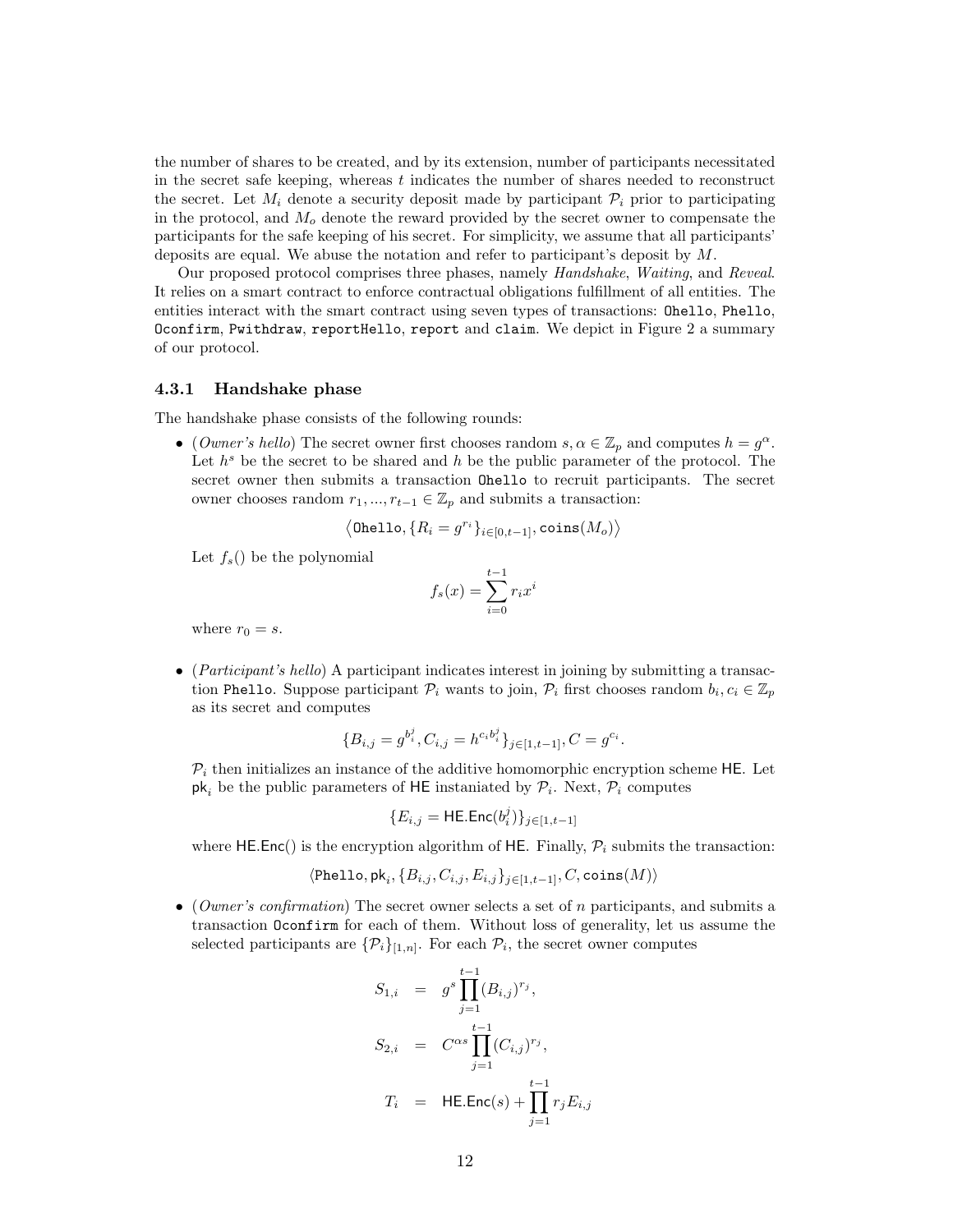and submits the transaction:

$$
\langle \texttt{Oconfirm}, S_{1,i}, S_{2,i}, T_i \rangle.
$$

• (Participant's confirmation) The participant  $\mathcal{P}_i$  verifies whether the values  $(S_{1,i}, S_{2,i}, T_i)$ submitted by the secret owner is consistent. If not,  $\mathcal{P}_i$  submits a transaction Pwithdraw. Specifically, using the corresponding secret key of  $pk_i$ ,  $\mathcal{P}_i$  checks whether the following two equalities both hold:

$$
g^{\mathsf{HE}.\mathsf{Dec}(T_i)} \stackrel{?}{=} S_{1,i},
$$
  
\n
$$
h^{\mathsf{HE}.\mathsf{Dec}(T_i)} \stackrel{?}{=} S_{2,i},
$$
 and  
\n
$$
\prod_{j=0}^{t-1} (R_j)^{b_i^j} \stackrel{?}{=} S_{1,i}
$$

where HE.Dec() is the decryption algorithm of HE. If not,  $\mathcal{P}_i$  submits the transaction

```
\langlePwithdraw\rangle
```
to withdraw. In response to this transaction, the smart contract returns the deposit back to  $\mathcal{P}_i$ .

If both equalities hold,  $\mathcal{P}_i$  does not submit any transaction. Note that in this case, the participant can obtain the value  $f_s(b_i)$  by decrypting  $T_i$ :

$$
\mathsf{HE}.\mathsf{Dec}(T_i) = f_s(b_i).
$$

Hence, at this point,  $P_i$  has the share

 $\langle b_i, f_s(b_i) \rangle$ .

• (Restart if necessary) If less than n participants remain at this round, the smart contract returns all deposits and restarts handshaking.

## 4.3.2 Waiting phase

During this phase, any entity may submit evidence to the smart contract to report dishonest sharing. Suppose an informer knows the value of  $y = f_s(b_i)$  hold by participant  $P_i$ . The informer claims the informer's bounty in two rounds. First, the following transaction is submitted:

```
\langlereportHello, H(i, y)\rangle
```
After the transaction is processed by the smart contract, the informer submits:

```
\langle \mathtt{report}, (i, y) \rangle
```
In response to the transaction, the smart contract verifies that the digest in reportHello matches the  $(i, y)$  in report. If so, verify that the evidence is valid by checking the equality

$$
g^y \stackrel{?}{=} S_{1,i}.
$$

If the equality holds, informer bounty is transferred to the informer.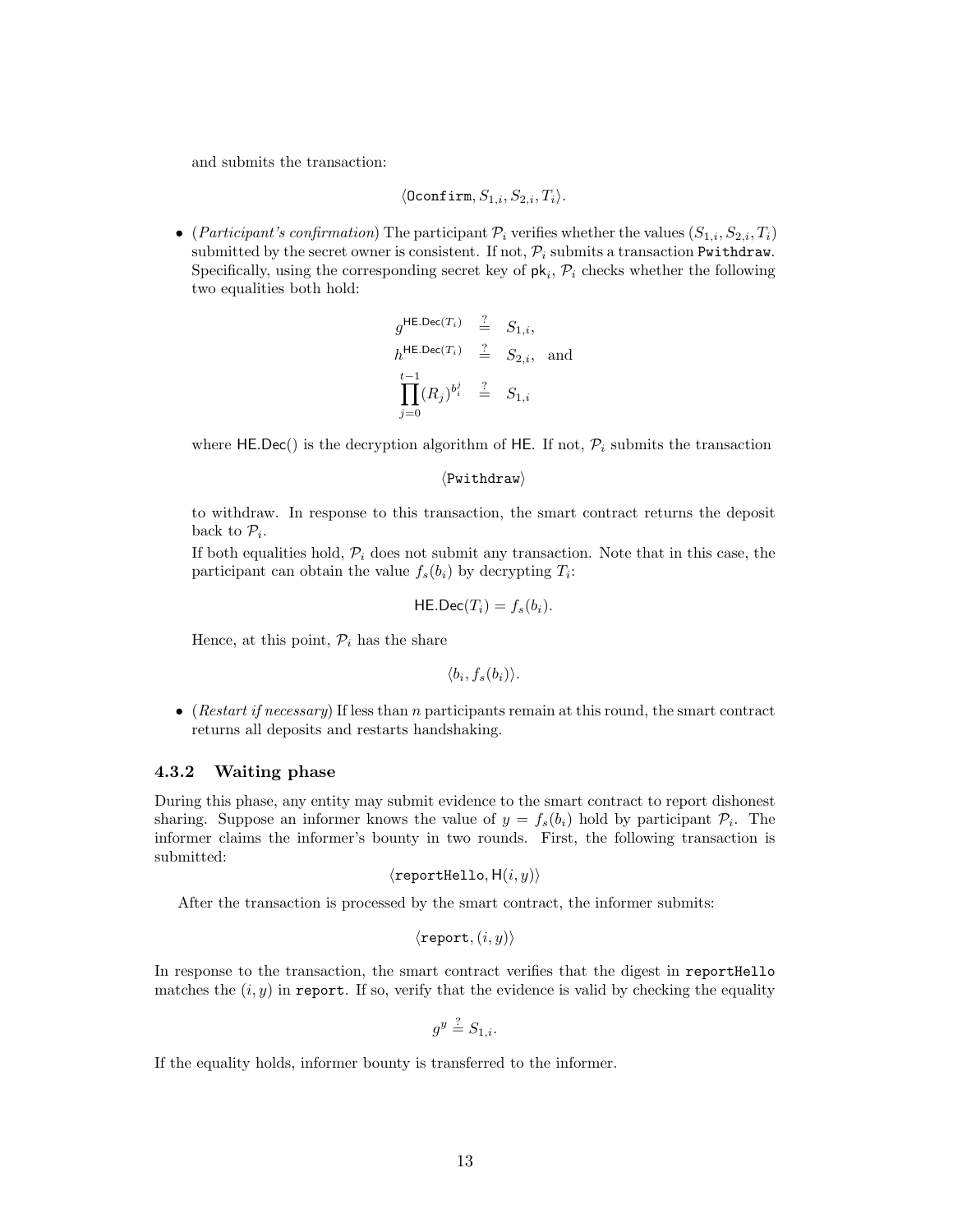#### 4.3.3 Reveal Phase

During this phase, the participant  $P_i$  can submit a claim transaction to reveal the share and claim the reward. Let  $f_i = f_s(b_i)$  which  $\mathcal{P}_i$  obtained during the handshaking phase.  $\mathcal{P}_i$ submits the following transaction:

$$
\langle \texttt{claim}, (b_i, f_i) \rangle
$$

In response to the transaction, the smart contract verifies the following conditions:

- $\mathcal{P}_i$  has not been reported during the waiting phase.
- The equalities

$$
g^{f_i} \stackrel{?}{=} S_{1,i},
$$

If both conditions hold, then the deposit and reward is released to  $\mathcal{P}_i$ .

Note that the secret  $h^s$  can be obtained if more than  $t-1$  participants have successfully claimed their deposits.

#### Remark.

(1) Our exposition thus far has abstracted away from subtle configuration details of the system, for examples concrete deposit and reward composition, or bounties structures. We also have not discussed in details how the slashed deposits are to be distributed. Such dispositions are critical to ensure incentive-compatibility and sustainability of the system. We believe that their thorough analysis require economics and game theory expertise, which is beyond the scope of this work. Nonetheless, for completeness, we include in our discussion one intuitive setting.

Recall that  $M<sub>o</sub>$  denotes the reward provided by the secret owner to compensate the safe keeping the secret  $s$ , and  $M$  denotes a deposit made by a participant prior to participating in the protocol. If the participant behaves honestly, at the end of the protocol, he should receive his deposit together with a portion of the reward  $M_o$  (i.e.,  $M + (M_o/n)$ ). On the contrary, if he commits a wrongdoing whose evidence is presented to the smart contract, his deposit is slashed, and the informer is paid a bounty of value  $M/2$ . The remaining portion of the slashed deposits can be equally distributed to all honest participants who have faithfully participated in the protocol.

(2) During the waiting phase, only the first informer to submit the valid evidence of some wrongdoing obtains the informer bounty. Nonetheless, should there be two informers submitting evidence of the same wrongdoing to the smart contract, the order by which those submissions are processed depends on various factor (e.g., gasPrice, network connectivity and propagation mechanisms), and thus is potentially subject to adversarial manipulation. Even worse, the adversary can even hijack the informer bounty by front-running the evidence submission transaction as discussed in Section 3.3.

Our construction resolves this attack scenario by including the reportHello step. Nonetheless, it brings forth attack scenario wherein a participant submits reportHello against itself, without further submitting the report transaction. In so doing, it denies other informers of the smart contract's inform-function. This can be deterred by imposing a deposit on the first reportHello transaction, and a time limit to complete the second transaction.

(3) To illustrate how an informer can obtain the evidence, let us consider the following example. Assume a participant  $\mathcal{P}_i$  dishonestly posted a message M on the public bulletin. If M is useful (i.e., there exists an algorithm B that, on input M and  $(t-1)$  other shares, outputs s), the informer can carry out the following steps to determine  $f_s(b_i)$ :

(a) Randomly chooses  $t - 1$  sample points. Feed B with M and the chosen  $t - 1$  points, and obtain the secret  $s_1$  whose value is  $f_1(0)$  where  $f_1$  is the polynomial fitting the randomly chosen points and  $s_1$ .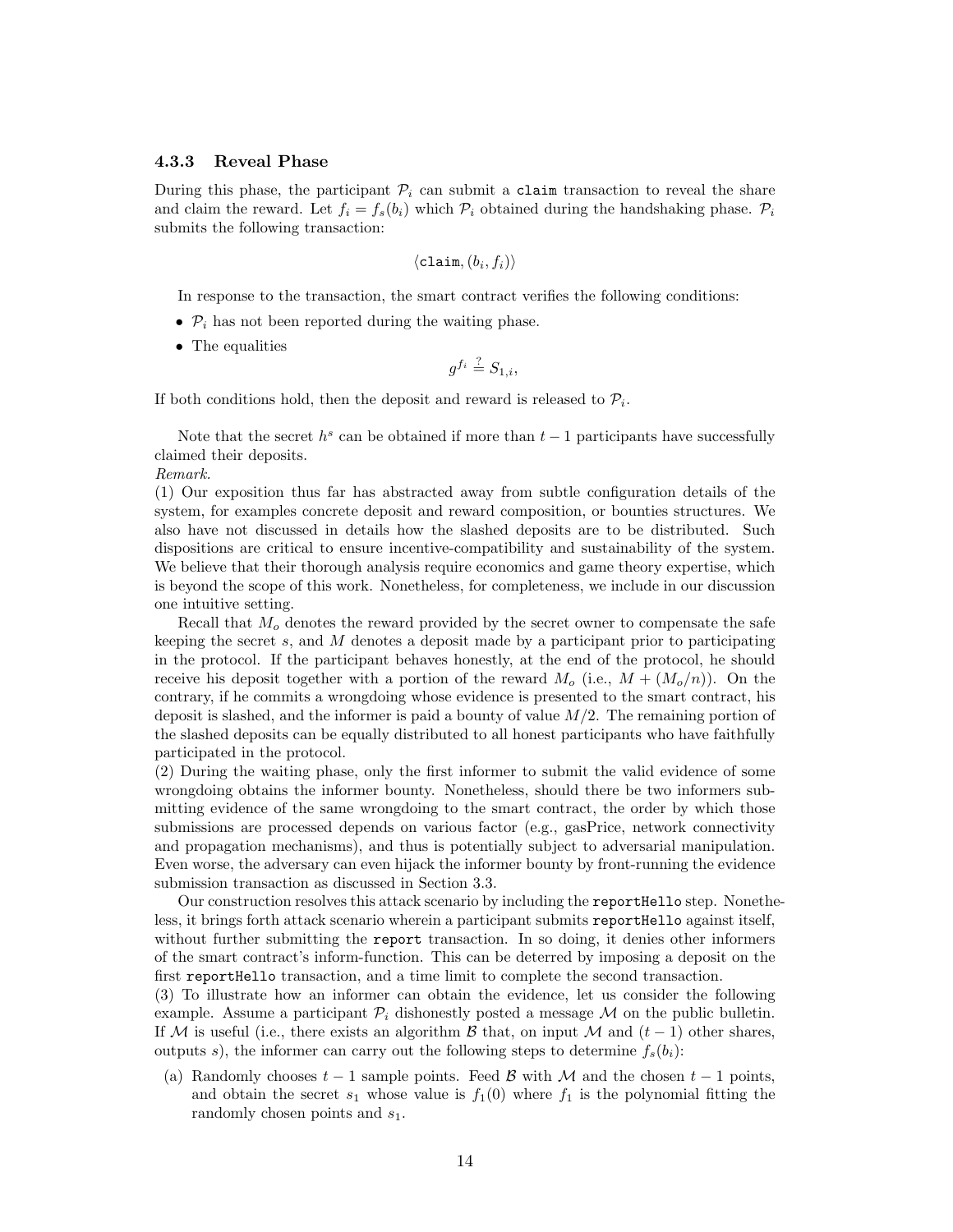(b) Repeats Step (a) obtain  $f_2, ..., f_d$  ( $d \geq 2$ ), until there is only one common intersection point(s) among the curves  $f, f_1, ..., f_d$ .

The common intersection point must be at the  $P_i$ 's secret sample point, which the informer can present to the smart contract as evidence.

# 5 Security Analysis

## 5.1 Confidentiality of shared secret

First of all, for the secret owner's interest, the proposed protocol in Section 4 must address the confidentiality of shared secret. The requirement for preventing the leakage of secret from shares is essentially the security requirement of the underlying Shamir's  $(t, n)$  Secret Sharing scheme. That is, the secret cannot be recovered as long as at most  $t-1$  participants are compromised. Nevertheless, some messages submitted by the secret owner might leak information on the secret s, and thus we need to investigate the protocol carefully.

To model the prevention of the leakage of secret from shares, we define a security model based on a security game  $\mathsf{Game}_{SC}$  between a challenger and an adversary. The phases of the game are the following:

- Handshake: The challenger acts as honest secret owner and participants in this phase.
- *Waiting phase:* During the Waiting phase, the challenger and the adversary interact as follows:
	- $-$  Collude query: The adversary sends a Collude query to the challenger. The challenger sends  $t - 1$  participants' shares and internal random coins to the adversary.
	- *Challenge*: The adversary outputs a challenge secret  $S$ .

We define that the adversary wins the  $\mathsf{Game}_{SC}$  game if S equals the secret chosen by the secret owner. We say that the proposed protocol in Section 4 achieves the confidentiality of shared secret if no PPT adversary can win the  $\mathsf{Game}_{SC}$  game.

Lemma 1 If the computational Diffie-Hellman assumption holds and HE is IND-CPA secure, the shared secret of the proposed protocol in Section  $\lambda$  is computationally hidden.

The proof sketch of this lemma is given Appendix A.1.

## 5.2 Deterrence against premature release

In case of participants in a clique post a message to the public bulletin board, the proposed protocol provides a deterrence mechanism. We define the security model for deterrence against premature release via a security game  $\mathsf{Game}_{DPR}$  between a challenger and an adversary. The phases of the game are the following:

- Handshake: The challenger acts as honest secret owner and participants in this phase.
- Waiting phase: During the Waiting phase, the challenger and the adversary interact as follows:
	- $-$  *Collude query*: The adversary sends a **Collude** query to the challenger. The challenger sends  $t - 1$  participants' shares and internal random coins to the adversary.
	- Challenge: The adversary posts a message on the public bulletin board. An informer reports this malicious behaviour via submitting reportHello and report transactions to the smart contract. The smart contract identifies the colluded participants through the reportHello and report transactions.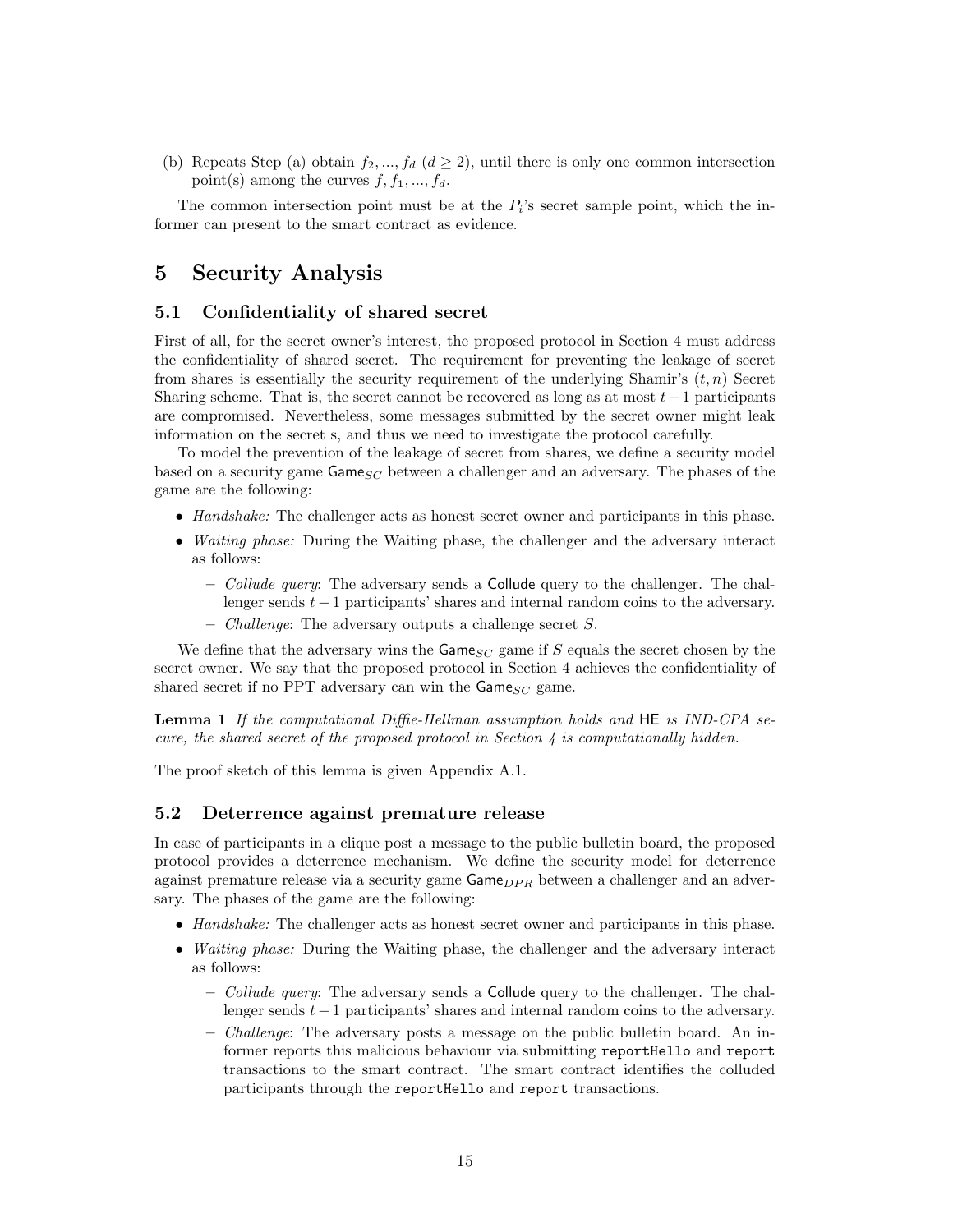The adversary wins the above  $\mathsf{Game}_{DPR}$  game if no participant(s) it colluded can be identified by the smart contract. The proposed protocol in Section 4 achieves deterrence against premature release if no PPT adversary can win the  $\mathsf{Game}_{DPR}$  game.

Lemma 2 If the computational Diffie-Hellman assumption holds and HE is IND-CPA secure, the proposed protocol in Section 4 achieves deterrence against premature release.

The proof of this lemma is given in Appendix A.2.

# 5.3 Framing and Reward stealing

The proposed protocol ensures that a honest participant's deposit can only be claimed by the participant itself. That is, no entities (including other participants and the secret owner) can claim its deposit via submitting a claim transaction with an incorrect share. We called the entity who submits a claim transaction with an incorrect share the *incorrect-share* entity. The security model for security against incorrect-share entity for the above protocol is described by a security game  $\mathsf{Game}_{ISE}$  between a challenger and an adversary. The phases of the game are the following:

- Handshake: The challenger acts as honest secret owner and participants in this phase.
- *Waiting phase:* The challenger acts as honest participants in this step.
- Reveal phase: During the Reveal phase, the challenger and the adversary interact as follows:
	- Collude query: The adversary sends a Collude query along with a deposit  $\text{coins}(M)$ to the challenger, where  $M$  equals to the number of coins that a participant needs to join a secret share game. The challenger sends the secret owner and all participants' share and internal random coins to the adversary, excepting for one participant P.
	- $-$  Challenge: The adversary submits a claim transaction with an incorrect share, which aims to claim P's deposit and the corresponding reward.

We define that the adversary wins the  $\mathsf{Game}_{ISE}$  game if the "net profit(s)" of the adversary is greater than 0. That is, the adversary can claim his (or other participant's) deposit if it wins the  $\mathsf{Game}_{ISE}$  game. The proposed protocol in Section 4 is secure against incorrect-share entity if no PPT adversary can win the  $\textsf{Game}_{ISE}$  game.

Lemma 3 If l-Strong Diffie-Hellman assumption holds and HE is IND-CPA secure, the proposed protocol in Section 4 is secure against incorrect-share entity.

The proof of this lemma is given in Appendix A.3.

## 5.4 Unclaimable Shares

For economic benefit, a malicious secret owner may issue fake shares to participants. The proposed protocol provides a mechanism that ensures the security against such malicious secret owner. We formalize its security below. Specifically, the security against malicious secret owner for the above protocol is described by a security game  $\mathsf{Game}_{MSO}$  between a challenger and an adversary. The game proceeds as follows.

- Handshake:
	- 1. (Owner's hello) The adversary acts as a malicious secret owner in this step.
	- 2. (Participant's hello) The challenger acts as honest participants in this step.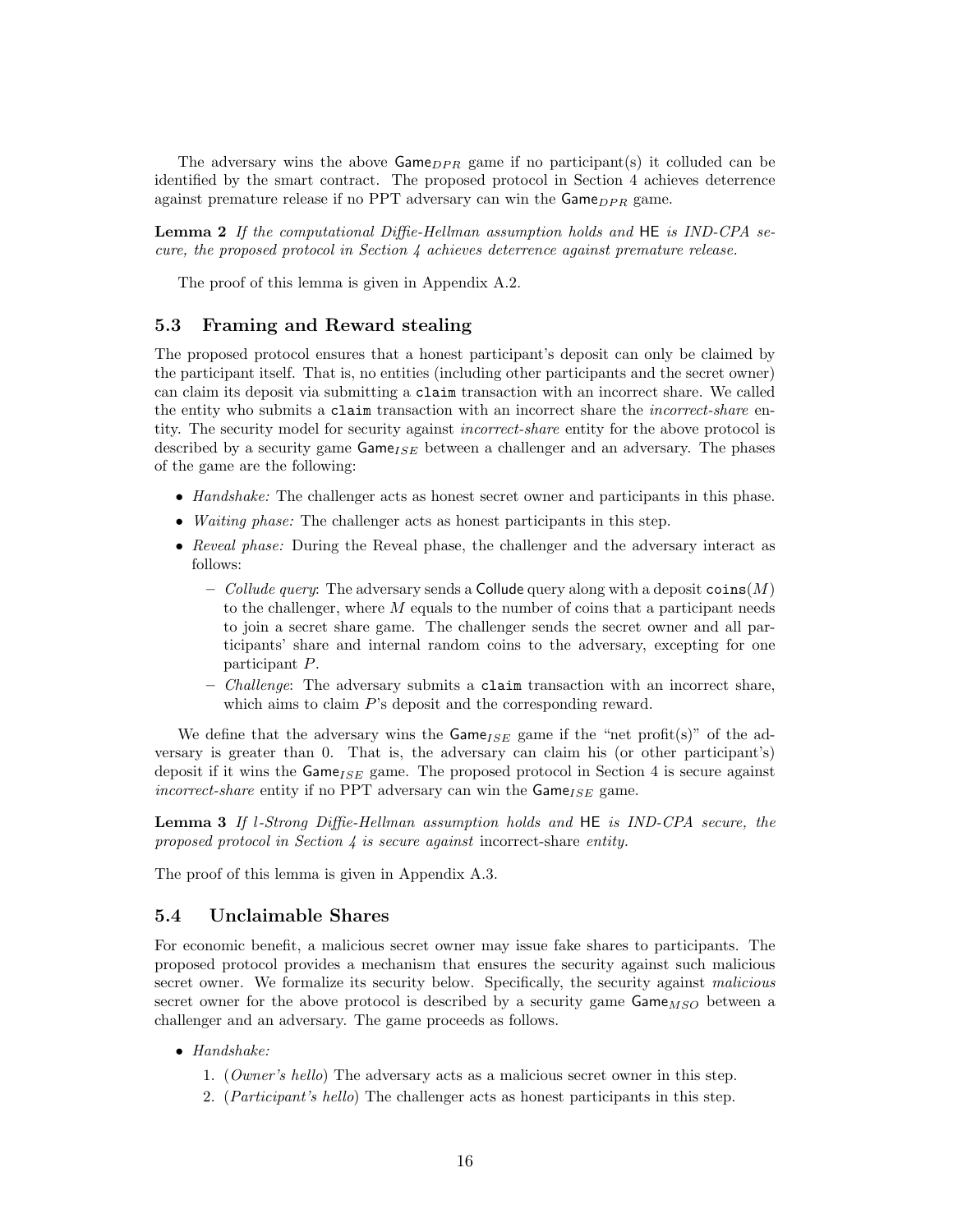| rasic r. Companson or price for annorme meetic |     |                                                             |        |          |
|------------------------------------------------|-----|-------------------------------------------------------------|--------|----------|
| Method                                         |     | Effective Key Size Gas Consumption Price in Ether USD Price |        |          |
| MМ                                             | 56  | 600,000                                                     | 0.003  | $1.35\,$ |
| ACE                                            | 128 | 480,000                                                     | 0.0024 | 1.08     |
| ECCC.                                          | 128 | 40,000                                                      | 0.0002 | 0.09     |

Table 1: Comparison of price for different method  $<sup>1</sup>$ </sup>

<sup>1</sup> MM stands for Montgomery Multiplication, ACE stands for Assembly Code Exponentiation, and ECCC stands for ECC Cryptography on alt\_bn128.

- 3. (Owner's confirmation) The adversary acts as a malicious secret owner in this step.
- 4. (Participant's confirmation) The challenger acts as honest participants in this step.

We define that the adversary wins  $\mathsf{Game}_{MSO}$  if the participants accept the fake shares issued by the adversary during the Handshake phase.

**Lemma 4** If computing discrete log is hard in G and  $HE$  is IND-CPA secure, the proposed protocol in Section 4 is secure against malicious secret owner.

The proof of this lemma is given in Appendix A.4.

# 6 Implementation

# 6.1 Prototype Implementation

We implemented a prototype of the proposed smart contract in Solidity [2], and then compiled it into EVM. The proposed smart contract is straight forward to implement, except for the exponentiation function. Even though Ethereum includes a built-in contract that supports large number exponentiation<sup>6</sup>, it lacks high-level language support. We sidestep this issue by implementing a wrapper for the exponentiation function using assembly code shown in Listing 1.

```
1function largeExpMod ( bytes base , bytes expn , bytes modn ) public returns ( bytes
       result ) {
2 // ... details hidden for simplicity<br>3 // setup the input array to the corr
         // setup the input array to the correct format
4 bytes memory inputArray = new bytes (totalInputLength);
5 assembly {
6 inputPtr := add (inputArray, 0x20) // start of the array value<br>7 mstore (inputPtr, lenBase)
             mstore (inputPtr, lenBase)
8 mstore (add (inputPtr, 32), lenExp)
9 mstore (add (inputPtr, 64), lenMod)<br>10 }
\frac{10}{11}11 uint tempLoc = 96;<br>12 uint value:
        uint value;
13 // copy the base to the memory
14 for (i = tempLoc; i < lenBase + tempLoc; i++)15 value = uint (base [i - tempLoc]);<br>16 assembly f
           assembly {
17 mstore8(add(inputPtr, i), value)<br>18
18 }
19 }
20 // copy other values also ...<br>21 // a function call to the EVM
         // a function call to the EVM code for exponentiation
22 assembly {
```
<sup>&</sup>lt;sup>6</sup>This is available in the Byzantium upgrade.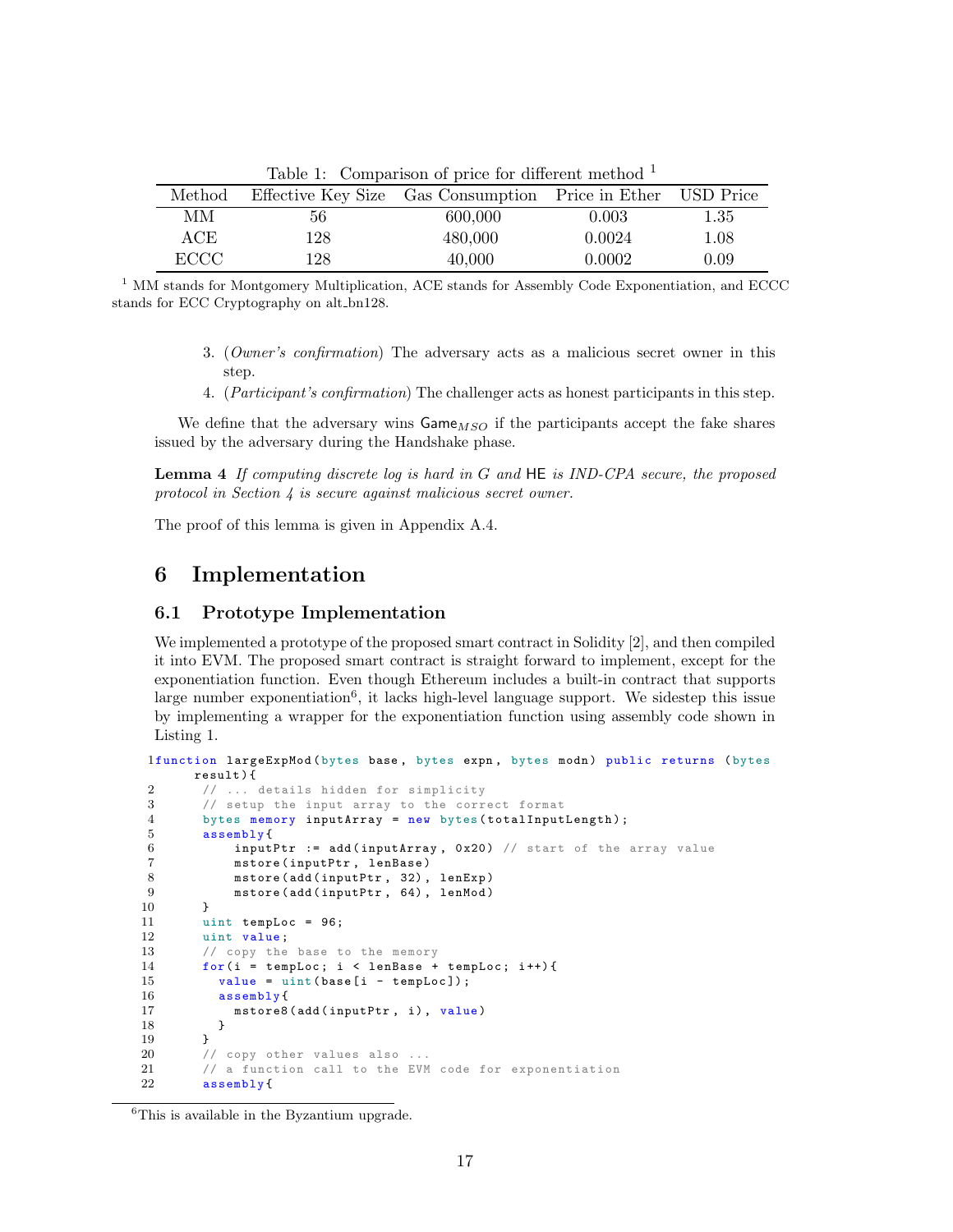

Figure 3: Comparison of the gas consumption by different implementation of large number exponentiation.

```
23 let res := call (costExp, 0x05, 0, inputPtr, mul (totalInputLength, 0x20
             ), add (result, 0x20), lenMod)
24 }}
```
Listing 1: The code snippet for exponentiation

Optimizing share verification. In order to verify the validity of each participant's share, the smart contract has to perform  $\mathcal{O}(t)$  exponentiations (i.e., the threshold of the secret sharing scheme). Recall that each operation that the smart contract executes consumes a certain amount of gas. Given the current Ethereum's block gas limit of  $8 \text{ million}^7$ , each function call can perform no more than 20 exponentiations. (Figure 1 plots gas consumption of different implementation of the large number exponentiation). In order to overcome this problem, we have derived a zero-knowledge proof system that reduces the number of necessary checks per each share to one, regardless of the threshold of the underlying secret sharing scheme. This not only overcome the block gas limit issues, but also reduces the transaction fee by a factor of t.

The zero-knowledge proof effectively proves that the  $B_i$  values published by the participants follows the specified relation. As a result, in the claim phase, the contract only needs to check whether  $g^b = B_1$ .

- Participant chooses a random number n and send to owner  $T_1 = g^n, T_2 = B_1^n, ..., T_t =$  $B_{t-1}^n;$
- The secret owner chooses a random  $c$  and send to participant  $c$ ;
- Participant sends over  $bc + n$ ;
- Owner verifies:  $g^s = B_1^c T_1, B_1^s = B_2^c T_2, ..., B_{t-1}^s = B_t^c T_t;$
- If owner verifies, he proceeds with sending a share to the participant, otherwise he aborts and the participants withdraws the deposit back.

Notice that the verification can be done off-chain to reduce transaction fee incurred by on-chain execution, but at a cost of anonymity. A detailed proof of the correctness and zero-knowledge properties of the proof system are included in Appendix A.5.

We also note that one could implement the zero-knowledge proof and the commitment scheme on **alt\_bn128** elliptical curve. Implemented in elliptic curve groups, the required

 $^{7}$ https://etherscan.io/blocks.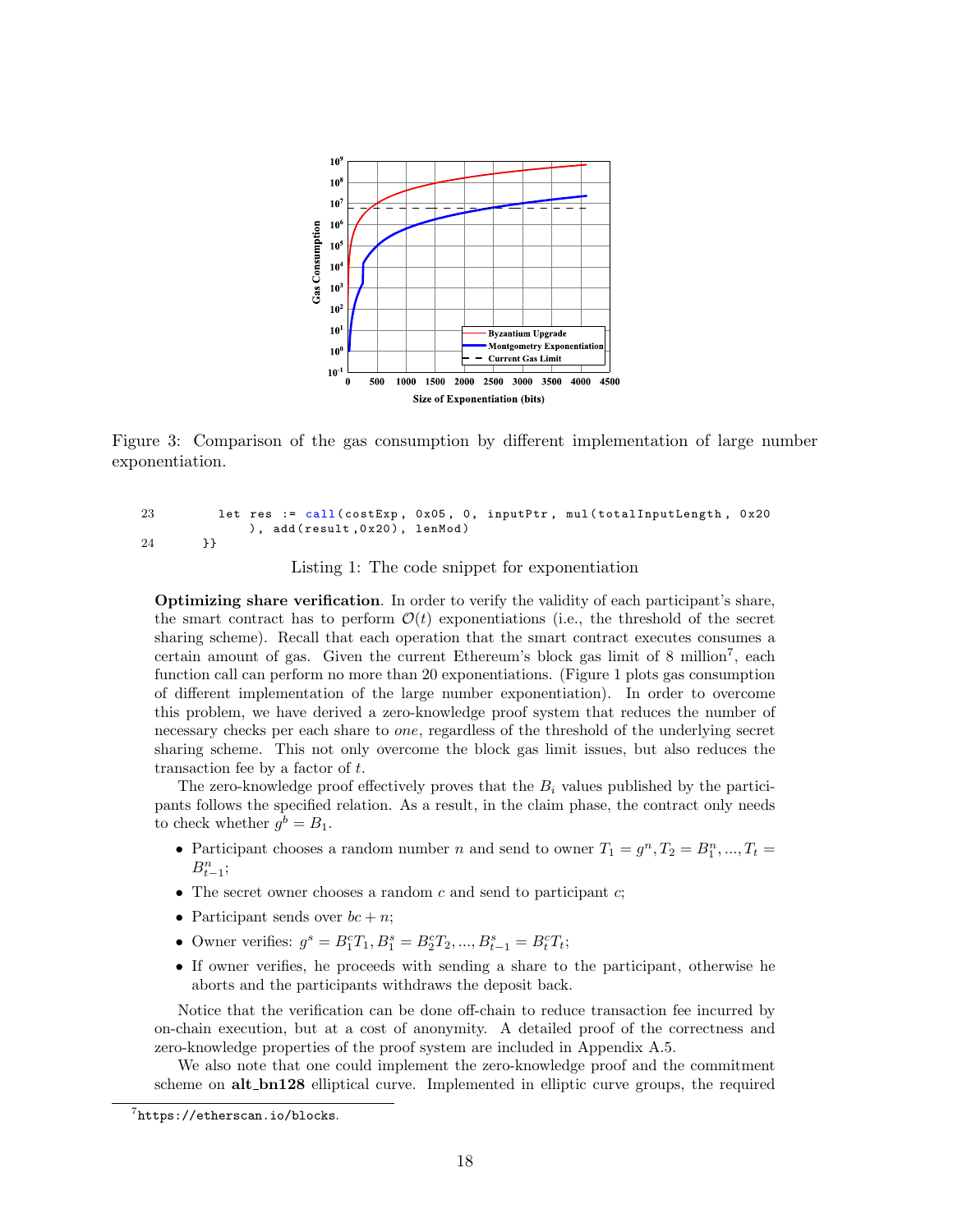exponentiations essentially reduced to multiplications, whose gas consumption is as low as 40,000 per operation. At the time of writing, Ethereum averaged USD450 per ETH, and the recommended gas price is 5Gwei. We summarize the price (in both ETH and USD) of different method in Table 1.

# 6.2 Performance Extensions

In this section, we discuss two performance extensions that potentially improve efficiency of the proposed protocol.

Coordinating the choice of participants: Our protocol abstracts away from mechanism by which secret owner discovers and recruits participants to take part in the safe keeping of his secret. Our security guarantees hold regardless of such mechanism. To enable a scalable and performant system, we propose to introduce an extra entity called broker. The broker facilitates participant discovery, load balancing, and random assignment of participants to secret safe keeping tasks.

The implementation of the broker is critical to the security of the underlying secret sharing scheme. In particular, if an adversary can bias the assignment of participants to secret safe keeping tasks, he could subvert the secret confidentiality by gaining control over more than  $t$  of its shares. Fortunately, various techniques exist to ensure randomized and fair assignments, including the use of cryptographic protocols [30, 25] or trusted execution environment [17].

Leveraging Micro Payment Channel: Another avenue for improvement is a mechanism by which deposits, rewards and bounties are transacted. Recall that each transaction on the blockchain incurs a fee. If the protocol requires a large number of micro-transactions (i.e., transactions that carry micro payments) to transacts the deposits, rewards, and bounties, it would incur unnecessary high transaction fee and overload the blockchain. We propose to employ payment channels [38, 3, 27] to address this issue. In particular, payment channel enables two parties to securely transact a large number of micro payments with minimal onchain transaction. The two parties first establish a channel by depositing a maximum amount of value that they wish to be transacted into an escrow on the blockchain. Subsequently, they can transact micro payments by issuing digitally signed and hash-locked transfers, called payment promises, that are fully collateralized by the on-chain deposit. The parties can (unilaterally) decide to close the channel at anytime, settling the payment promises transacted thus far using a single on-chain transaction. The payments can be routed through the broker (discussed previously) so as to reduce the number of channels need to be established in the entire system.

# 7 Related Works

May [36] introduced the notion of timed-release cryptography. Later, the notion of time-lock puzzles was introduced by Rivest, Shamir, and Wagner [39] to further explore this problem. Generally, there are two main techniques that served as the solution to the problem of sending information into the future. One is mainly based on the time-lock puzzles [39, 4, 35, 7, 19, 20], where the receiver must perform expensive, non-stop computation to solve the relative time problem and obtain a message. There is no trusted server involved in this approach, but the receiver has to invest in a significant computational effort before recovering the message. Recently, Bitansky et al. [5] showed that various flavors of randomized encodings give rise to time-lock puzzles of varying strengths, and instantiated the construction with different randomized encodings from the literature. The other one employs a trusted server [16, 6, 11, 28, 9, 37], which is used to provide time reference to synchronize senders and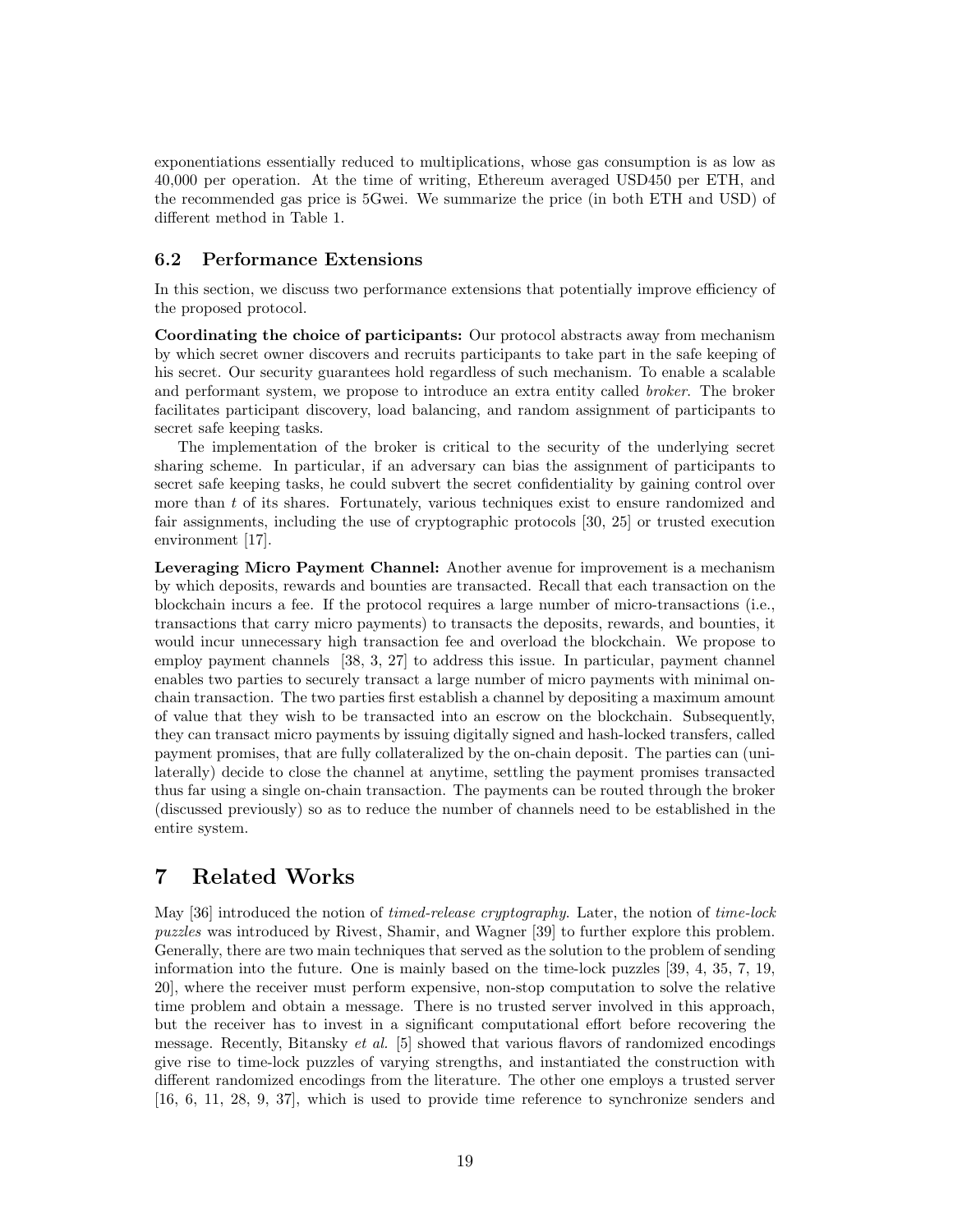receivers. Chalkias *et at.* [10] improved upon approaches introduced by [11, 9] by reducing the number of bilinear pairings as well as by enabling additional pre-computations. Chow et al. [12] proposed an encryption scheme in the standard model which can be used as timed-release encryption, where only confidentiality is guaranteed. Chow *et al.* [13] later demonstrated how to support pre-open capability, which is often desirable in applications of timed-release encryption. In the context of secret sharing, Watanabe *et al.* [41] proposed a construction of timed-release computational secret sharing, which is based on identity-based key encapsulation mechanism (IB-KEM). However, in most of current works, the trusted server needs to have lots of interaction with senders and receivers. It is desirable to reduce the interactions to a ideal level. Recently, several works [29, 31, 32] showed how to build time-release encryption from bitcoin and witness encryption. However, the efficiency is the main concern of of these works. Indeed, they are impractical since they cannot be deployed in the real bitcoin network efficiently.

# 8 Conclusion

In this paper, we have proposed a practical carrots-and-sticks approach that implements a time-release protocol. Our protocol leverages threshold secret sharing scheme to delegate safe keeping of time-release secrets to a large number of participants, and incorporates incentive-based mechanism to encourage honest participation while deterring misbehaviour by dishonest parties. The protocol attains timing control based on regular heartbeats emitted by a blockchain, and enforces fulfillment of involved parties' contractual obligations using a smart contract. Although our study abstracts away from subtle protocol configuration details such as deposit and reward compositions, bounties structures, and potential role of brokerage, we remark that their dispositions are critical to ensure incentive-compatibility and sustainability of the system. It would be an interesting future work to address these elements from economics and game theory viewpoints.

# References

- [1] Ethereum Foundation. The serpent contract-oriented programming language. https: //github.com/ethereum/serpent.
- [2] Ethereum Foundation. The solidity contract-oriented programming language. https: //github.com/ethereum/solidity.
- [3] Raiden network. http://raiden.network.
- [4] Mihir Bellare and Shafi Goldwasser. Encapsulated key escrow, 1996.
- [5] Nir Bitansky, Shafi Goldwasser, Abhishek Jain, Omer Paneth, Vinod Vaikuntanathan, and Brent Waters. Time-lock puzzles from randomized encodings. In Proceedings of the 2016 ACM Conference on Innovations in Theoretical Computer Science, 2016, pages 345–356, 2016.
- [6] Dan Boneh and Matt Franklin. Identity-based encryption from the weil pairing. In Advances in Cryptology–CRYPTO 2001, pages 213–229. Springer, 2001.
- [7] Dan Boneh and Moni Naor. Timed commitments. In Advances in Cryptology–Crypto 2000, pages 236–254. Springer, 2000.
- [8] Vitalik Buterin. Ethereum: A next-generation smart contract and decentralized application platform.  $https://github.com/ethereum/wiki/wiki/Mrite-Paper, 2014$ .
- [9] Julien Cathalo, Benoît Libert, and Jean-Jacques Quisquater. Efficient and noninteractive timed-release encryption. In Information and Communications Security, 7th International Conference, ICICS 2005, Proceedings, pages 291–303, 2005.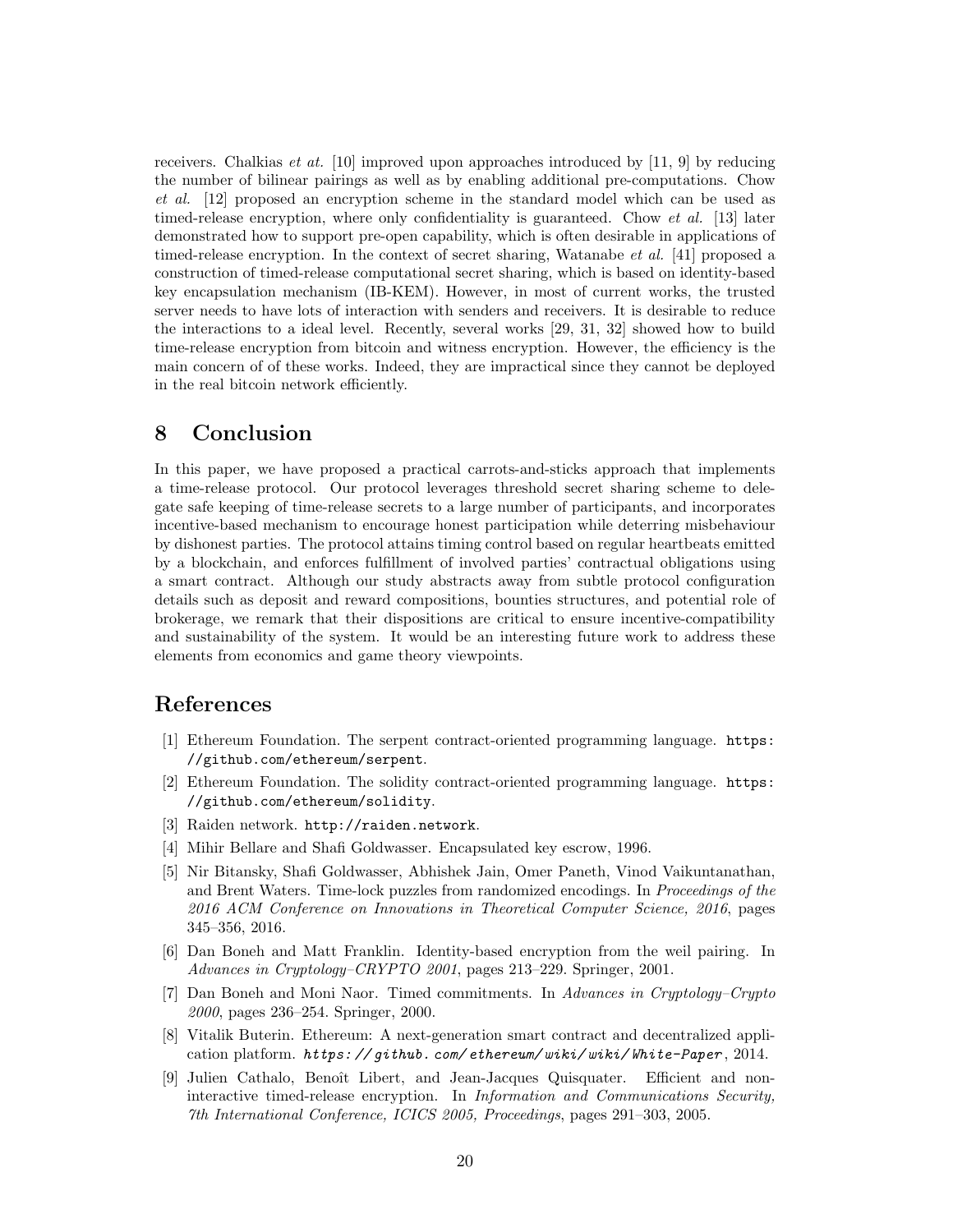- [10] Konstantinos Chalkias, Dimitrios Hristu-Varsakelis, and George Stephanides. Improved anonymous timed-release encryption. In *Computer Security - ESORICS 2007*, 12th European Symposium On Research In Computer Security, 2007, Proceedings, pages 311– 326, 2007.
- [11] AC-F Chan and Ian F Blake. Scalable, server-passive, user-anonymous timed release cryptography. In 25th IEEE International Conference on Distributed Computing Systems, 2005. ICDCS 2005. Proceedings., pages 504–513. IEEE, 2005.
- [12] Sherman S. M. Chow. Token-controlled public key encryption in the standard model. In Information Security, 10th International Conference, ISC 2007, 2007, Proceedings, pages 315–332, 2007.
- [13] Sherman S. M. Chow and Siu-Ming Yiu. Timed-release encryption revisited. In Provable Security, Second International Conference, ProvSec 2008. Proceedings, pages 38–51, 2008.
- [14] Jean-Sébastien Coron, Tancrède Lepoint, and Mehdi Tibouchi. Practical multilinear maps over the integers. In Advances in Cryptology - CRYPTO 2013 - 33rd Annual Cryptology Conference, 2013. Proceedings, Part I, pages 476–493, 2013.
- [15] Jean-Sébastien Coron, Tancrede Lepoint, and Mehdi Tibouchi. New multilinear maps over the integers. In Advances in Cryptology - CRYPTO 2015 - 35th Annual Cryptology Conference, 2015, Proceedings, Part I, pages 267–286, 2015.
- [16] Giovanni Di Crescenzo, Rafail Ostrovsky, and Sivaramakrishnan Rajagopalan. Conditional oblivious transfer and timed-release encryption. In Advances in Cryptology -EUROCRYPT '99, pages 74–89, 1999.
- [17] Hung Dang, Anh Dinh, Ee-Chien Chang, and Beng Chin Ooi. Chain of trust: Can trusted hardware help scaling blockchains? arXiv preprint arXiv:1804.00399, 2018.
- [18] Tien Tuan Anh Dinh, Ji Wang, Gang Chen, Rui Liu, Beng Chin Ooi, and Kian-Lee Tan. Blockbench: A framework for analyzing private blockchains. In Proceedings of the 2017 ACM International Conference on Management of Data, pages 1085–1100. ACM, 2017.
- [19] Juan A. Garay and Markus Jakobsson. Timed release of standard digital signatures. In Financial Cryptography, 6th International Conference, FC 2002, pages 168–182, 2002.
- [20] Juan A. Garay and Carl Pomerance. Timed fair exchange of standard signatures: [extended abstract]. In Financial Cryptography, 7th International Conference, FC 2003, pages 190–207, 2003.
- [21] Sanjam Garg, Craig Gentry, and Shai Halevi. Candidate multilinear maps from ideal lattices. In Advances in Cryptology - EUROCRYPT 2013, 32nd Annual International Conference on the Theory and Applications of Cryptographic Techniques, 2013. Pro $ceedings, pages 1–17, 2013.$
- [22] Sanjam Garg, Craig Gentry, Amit Sahai, and Brent Waters. Witness encryption and its applications. In Symposium on Theory of Computing Conference, STOC'13, June 1-4, 2013, pages 467–476, 2013.
- [23] Craig Gentry, Sergey Gorbunov, and Shai Halevi. Graph-induced multilinear maps from lattices. In Theory of Cryptography - 12th Theory of Cryptography Conference, TCC 2015, 2015, Proceedings, Part II, pages 498–527, 2015.
- [24] Craig Gentry, Allison B. Lewko, and Brent Waters. Witness encryption from instance independent assumptions. In Advances in Cryptology - CRYPTO 2014 - 34th Annual Cryptology Conference, August 17-21, 2014, Proceedings, Part I, pages 426–443, 2014.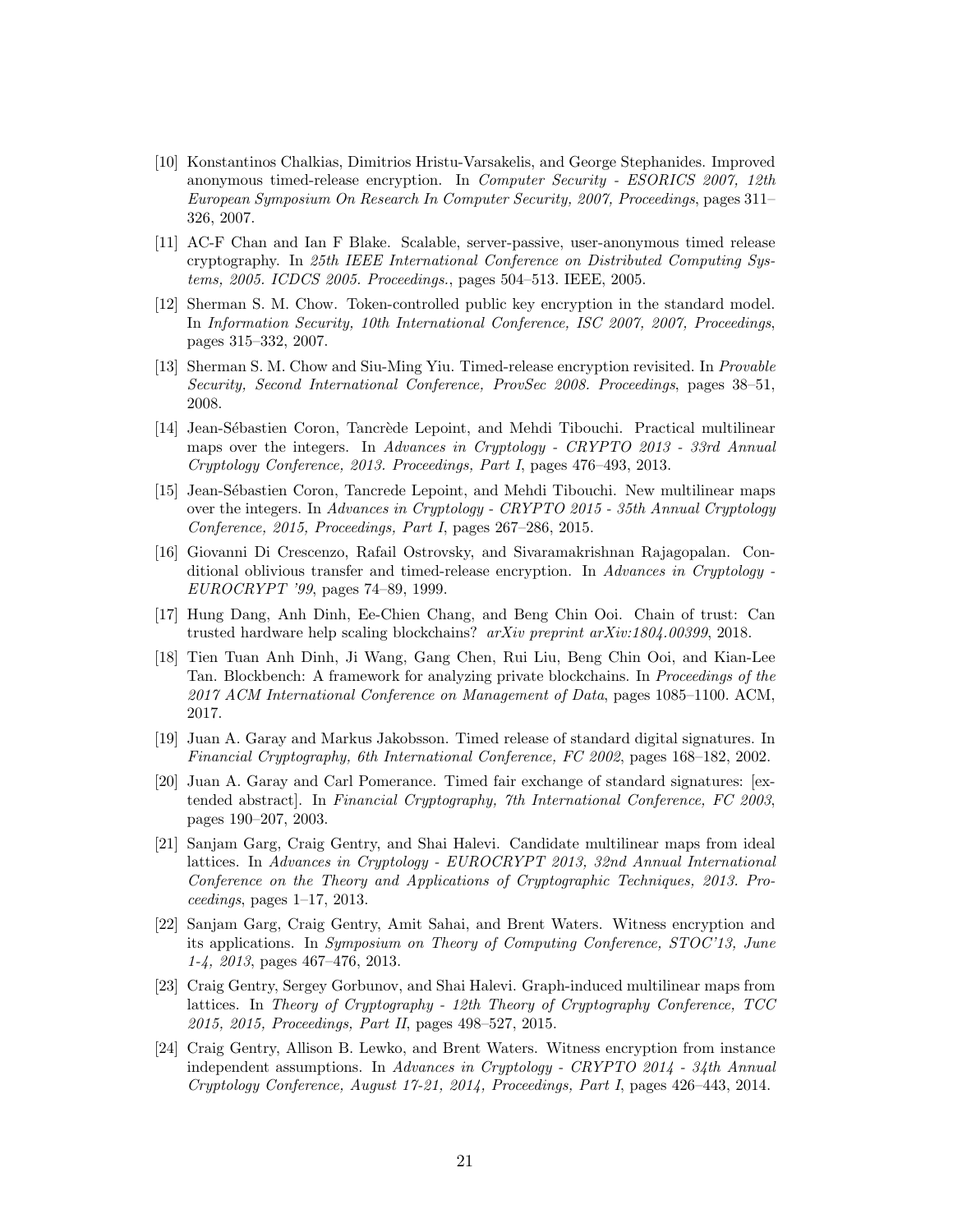- [25] Yossi Gilad, Rotem Hemo, Silvio Micali, Georgios Vlachos, and Nickolai Zeldovich. Algorand: Scaling byzantine agreements for cryptocurrencies. In Proceedings of the 26th Symposium on Operating Systems Principles, pages 51–68. ACM, 2017.
- [26] Oded Goldreich. Secure multi-party computation. Manuscript. Preliminary version, 78, 1998.
- [27] Matthew Green and Ian Miers. Bolt: Anonymous payment channels for decentralized currencies. In Proceedings of the 2017 ACM SIGSAC Conference on Computer and Communications Security, pages 473–489. ACM, 2017.
- [28] Yong Ho Hwang, Dae Hyun Yum, and Pil Joong Lee. Timed-release encryption with preopen capability and its application to certified e-mail system. In Information Security, 8th International Conference, ISC 2005, Proceedings, pages 344–358, 2005.
- [29] Tibor Jager. How to build time-lock encryption. IACR Cryptology ePrint Archive, 2015:478, 2015.
- [30] Eleftherios Kokoris-Kogias, Philipp Jovanovic, Linus Gasser, Nicolas Gailly, and Bryan Ford. Omniledger: A secure, scale-out, decentralized ledger. *IACR Cryptology ePrint* Archive, 2017:406, 2017.
- [31] Jia Liu, Flavio Garcia, and Mark Ryan. Time-release protocol from bitcoin and witness encryption for sat. IACR Cryptology ePrint Archive, 2015:482, 2015.
- [32] Jia Liu, Saqib A Kakvi, and Bogdan Warinschi. Extractable witness encryption and timed-release encryption from bitcoin. Technical report, Cryptology ePrint Archive, Report 2015/482, 2015. http://eprint. iacr. org/2015/482, 2015.
- [33] Loi Luu, Duc-Hiep Chu, Hrishi Olickel, Prateek Saxena, and Aquinas Hobor. Making smart contracts smarter. In Proceedings of the 2016 ACM SIGSAC Conference on Computer and Communications Security, pages 254–269. ACM, 2016.
- [34] Loi Luu, Jason Teutsch, Raghav Kulkarni, and Prateek Saxena. Demystifying incentives in the consensus computer. In Proceedings of the 22nd ACM SIGSAC Conference on Computer and Communications Security, pages 706–719. ACM, 2015.
- [35] Wenbo Mao. Timed-release cryptography. In Selected Areas in Cryptography, pages 342–357. Springer, 2001.
- [36] Timothy C. May. Timed-release crypto. http://www.hks.net/cpunks/cpunks- $0/1460.html$ , 1993.
- [37] Kenneth G. Paterson and Elizabeth A. Quaglia. Time-specific encryption. In Security and Cryptography for Networks, 7th International Conference, SCN 2010. Proceedings, pages 1–16, 2010.
- [38] Joseph Poon and Thaddeus Dryja. The bitcoin lightning network: Scalable off-chain instant payments. 2016.
- [39] Ronald L Rivest, Adi Shamir, and David A Wagner. Time-lock puzzles and timedrelease crypto. Massachusetts Institute of Technology, 1996.
- [40] Adi Shamir. How to share a secret. *Commun. ACM*, 22(11):612–613, 1979.
- [41] Yohei Watanabe and Junji Shikata. Timed-release computational secret sharing scheme and its applications. In Provable Security - 8th International Conference, ProvSec 2014. Proceedings, pages 326–333, 2014.

# A Proof sketch

# A.1 Proof of Lemma 1

To prove this lemma, we will assume that there exists a PPT adversary  $A$  that colludes with  $t-1$  participants after the Handshake phase, which can win the Game<sub>SC</sub> game.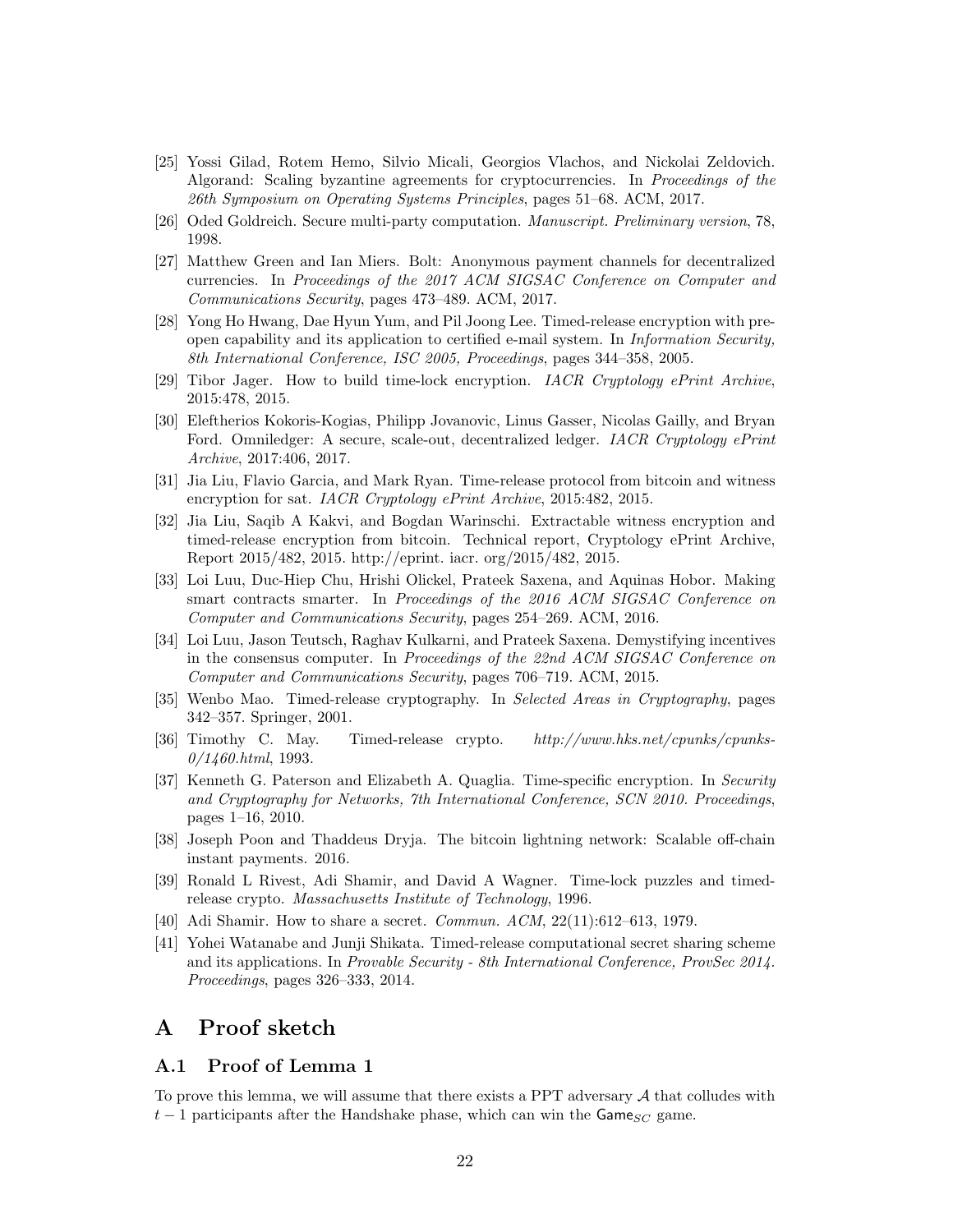Given  $g^{\alpha}$  and  $g^{\beta}$ , we will make use of A to obtain  $g^{\alpha\beta}$ , where  $\alpha, \beta$  are random. Let  $h = g^{\alpha}$  and  $R_0 = g^{\beta}$ . Let  $(b_1, c_1), ..., (b_{t-1}, c_{t-1})$  be the secrets of the colluded participants. This allow us to directly compute  $S_{1,i}, S_{2,i}$  for  $i = 1, ..., t-1$ . We then randomly choose  $(b'_i, c'_i)$  for  $i = t, ..., n$ , and sets  $\{B_{i,j} = g^{(b'_i)^j}, C_{i,j} = h^{c'_i(b'_i)^j}\}_{j \in [1, t-1]}, C = g^{c'_i}$ . Since HE is IND-CPA secure,  $E_{i,j}$  can be simulated using dummy messages. The complete view of the protocol is now defined (with the right distribution), which is consistent with the private view of participants  $P_i$  for  $i = 1, ..., t - 1$ . Suppose that they are able to calculate  $h^{fs}(0)$ . Since  $h = g^{\alpha}$  and  $R_0 = g^{\beta}$ , we are able to obtain  $g^{\alpha\beta}$ . This contradicts the computational Diffie-Hellman assumption.

# A.2 Proof of Lemma 2

Claim 1: Suppose  $\mathbb{I}_{(t,n)}$  is the Shamir's secret sharing scheme used in the proposed protocol in Section 4, Z is a premature release outputted by A, if there exists a PPT algorithm that takes Z, t – 1 valid shares and public information can recover the secret of  $\mathbb{I}_{(t,n)}$ , then there exists a PPT algorithm that takes  $Z$  (with additional inputs) can output the underlying share(s) that A takes.

*Proof:* Suppose there exists a PPT algorithm  $Z$  that takes  $Z$ ,  $t-1$  valid shares and public information can recover the secret of  $\mathbb{I}_{(t,n)}$ , then we have that there exists a non-uniform PPT algorithm B that takes  $Z, t-1$  valid shares and public information can output a curve f, where f is a curve defined by the  $t-1$  valid shares and the underlying point(s) of Z. Define Procedure (1) as:

(1) Randomly chooses  $t-1$  sample points. Feed  $\beta$  with Z and the chosen  $t-1$  points, and obtain the secret  $s_1$  whose value is  $f_1(0)$  where  $f_1$  is the polynomial fitting the randomly chosen points and  $s_1$ .

We then construct an extractor which works as follows:

• Run Procedure (1) repeatedly and obtain  $f_2, ..., f_d$  ( $d \geq 2$ ), until there is only one common intersection point(s) among the curves  $f, f_1, ..., f_d$ .

We conclude that common intersection point(s) must be the underlying point(s) of  $Z$ . That is, there exists an extractor that can extract the underlying point(s) of Z.

From Claim 1 and Lemma 1, we have that any  $\mathcal A$  cannot win the the Game $_{DPR}$  game.

## A.3 Proof of Lemma 3

To prove this lemma, we will assume that there exists a PPT adversary  $A$  that colludes with the secret owner and  $n-1$  participants after the Waiting phase (excepting for one participant P), which can win the  $\mathsf{Game}_{ISP}$  game. Using this adversary we will build a PPT simulator B that takes in the l-SDH challenge input  $g, D_1 = g^b, D_2 = g^{b^2}, ..., D_{t-1} = g^{b^{t-1}}$  can attack the l-SDH assumption.

- $\bullet$  Handshake:
	- 1. (Owner's hello) B chooses random  $\alpha, r_1, ..., r_{t-1} \in \mathbb{Z}_p$  and sets  $h = g^{\alpha}$ . Next, B submits a transaction:

$$
\left\langle \texttt{Ohello}, \{R_i = g^{r_i}\}_{i \in [0, t-1]}, \texttt{coins}(M_o) \right\rangle,
$$

where  $f_s()$  is the polynomial

$$
f_s(x) = \sum_{i=0}^{t-1} r_i x^i
$$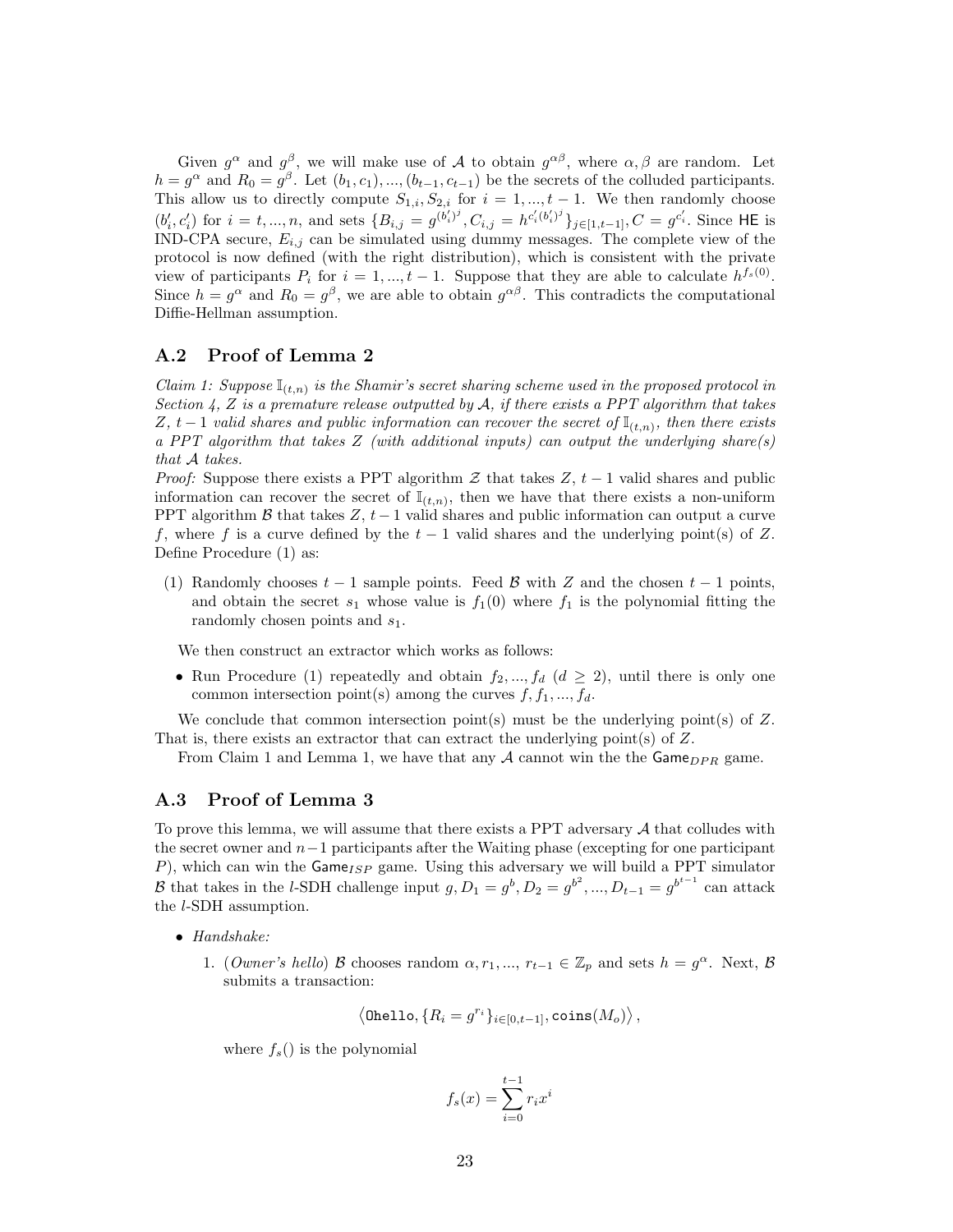with  $r_0 = s$ .

2. (Participant's hello)

For each  $i \in [n-1]$ ,  $\beta$  does as follows: It first chooses a random  $b_i, c_i \in \mathbb{Z}_p$  and computes

$$
\{B_{i,j} = g^{b_i^j}, C_{i,j} = h^{c_i b_i^j}\}_{j \in [1, t-1]}, C = g^{c_i}.
$$

It then initializes an instance of the additive homomorphic encryption scheme HE, where  $pk_i$  is the public parameters of HE. Next, it computes

$$
\{E_{i,j}=\mathsf{HE}.\mathsf{Enc}(b_i^j)\}_{j\in[1,t-1]}
$$

where  $HE.Enc()$  is the encryption algorithm of HE. Finally, it submits the transaction:

$$
\langle \text{Phello}, \text{pk}_i, \{B_{i,j}, C_{i,j}, E_{i,j}\}_{j \in [1, t-1]},
$$
  

$$
C, \text{coins}(M) \rangle
$$

For the non-colluded participant P,  $\mathcal{B}$  chooses random  $c^* \in \mathbb{Z}_p$  and sets

$$
\{B_j^* = D_j, C_j^* = D_j^{c^*h'}\}_{j \in [1, t-1]}, C^* = g^{c^*}.
$$

B then chooses random  $b^* \in \mathbb{Z}_p$  and initializes an instance of the additive homomorphic encryption scheme HE, where pk<sup>∗</sup> is the public parameters of HE. Next, it computes

$$
\{E_j^* = \mathsf{HE}.\mathsf{Enc}((b^*)^j)\}_{j \in [1,t-1]}
$$

Finally, it submits the transaction:

$$
\label{eq:chello} \begin{split} \langle \texttt{Phello}, \texttt{pk}^*, \{B_j^*, C_j^*, E_j^*\}_{j \in [1, t-1]}, \\ C^*, \texttt{coins}(M) \rangle \end{split}
$$

3. (*Owner's confirmation*) For each  $i \in [n-1]$ ,  $\beta$  does as follows: It computes

$$
S_{1,i} = g^s \prod_{i=1}^{t-1} (B_{i,j})^{r_j},
$$
  
\n
$$
S_{2,i} = C^{\alpha s} \prod_{i=1}^{t-1} (C_{i,j})^{r_j},
$$
  
\n
$$
T_i = HEEnc(s) + \prod_{j=1}^{t-1} r_j E_{i,j}
$$

and submits the transaction:

$$
\langle \texttt{Oconfirm}, S_{1,i}, S_{2,i}, T_i \rangle.
$$

For the non-colluded participant  $P$ ,  $\beta$  computes

$$
S_1^* = g^s \prod_{i=1}^{t-1} (B_j^*)^{r_j},
$$
  
\n
$$
S_2^* = g^s \prod_{i=1}^{t-1} (C_j^*)^{r_j},
$$
  
\n
$$
T^* = HE.Enc(s) + \prod_{j=1}^{t-1} (E_j^*)^{r_j}
$$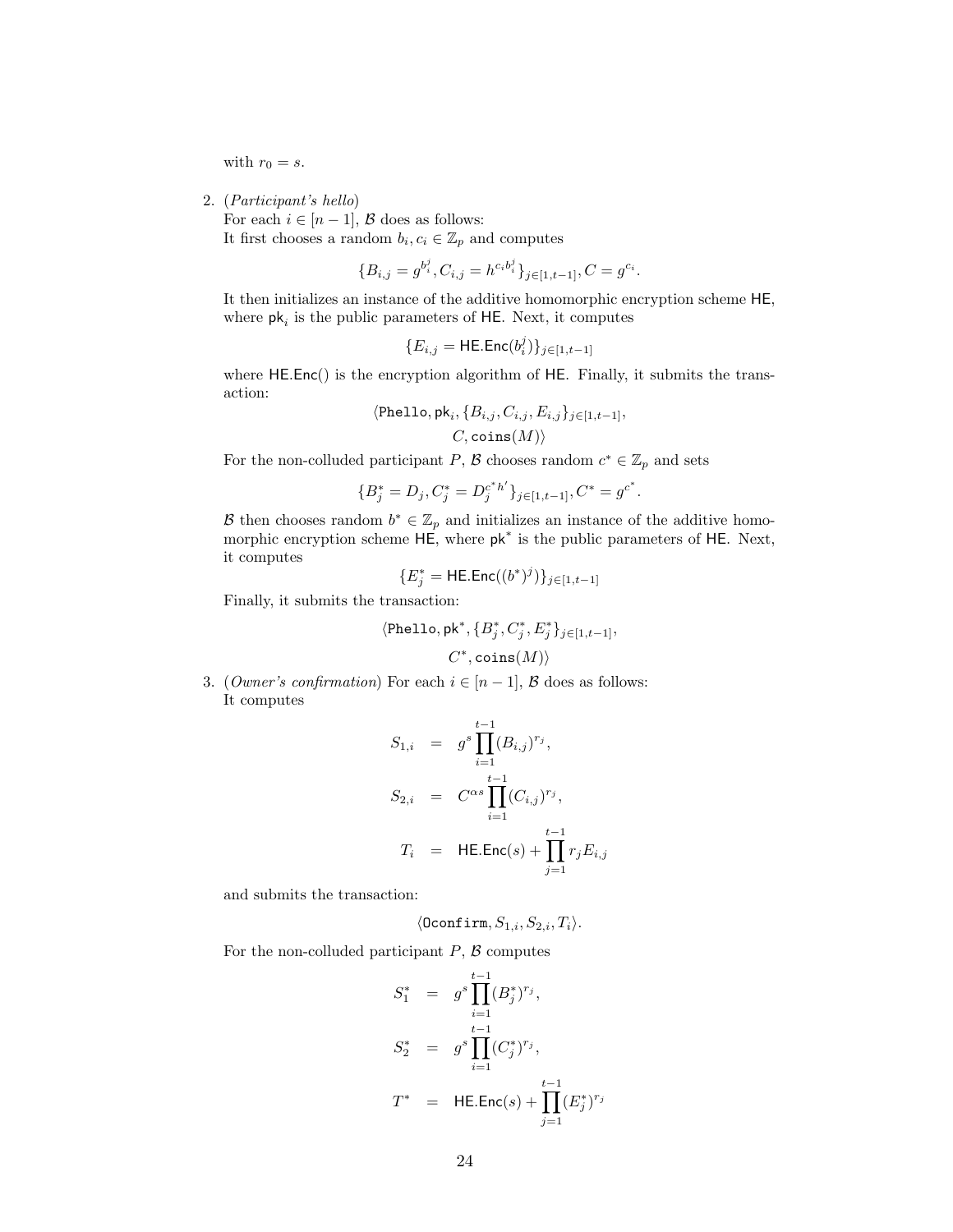and submits the transaction:

$$
\langle \texttt{Oconfirm}, S_1^*, S_2^*, T^* \rangle.
$$

- 4. (*Participant's confirmation*)  $\beta$  does not submit any transaction.
- Waiting phase: During the Waiting phase, B behaviors honestly. No reportHello and report transactions are submitted.
- Reveal phase:  $\beta$  and  $\mathcal A$  interact as follows:
	- Collude query: A sends a Collude query with a deposit coins (M) to  $\beta$ .  $\beta$  sends the secret owner and all participants' share and internal random coins to  $A$ , excepting for the participant P.
	- Challenge: A submits the following transaction:

$$
\langle \texttt{claim}, (b'_i, f'_s(b'_i)) \rangle
$$

which aims to claim the deposit and (the corresponding) reward of P.

If A can obtain a deposit, then we have that  $g^{f_s'(b_i')} = S^* = g^{f_s(b)}$ . Hence, B can obtain the value of b and further compute  $g^{b^t}$ , breaking the l-SDH assumption.

# A.4 Proof of Lemma 4

To prove this lemma, we will assume that there exists a PPT adversary  $A$  that controls the secret owner, which can win the  $\mathsf{Game}_{MSO}$  game. Using this adversary we will build a PPT simulator  $\beta$  that can compute discrete log in  $G$ .

- Handshake:
	- 1. (*Owner's hello*) A chooses random  $r_1, ..., r_{t-1} \in \mathbb{Z}_p$ . Next, A submits a transaction:

$$
\left\langle \texttt{Onello}, \{R_i=g^{r_i}\}_{i\in[0,t-1]}, \texttt{coins}(M_o)\right\rangle,
$$

where  $f_s()$  is the polynomial

$$
f_s(x) = \sum_{i=0}^{t-1} r_i x^i
$$

with  $r_0 = s$ .

2. (Participant's hello) For each  $i \in [n]$ ,  $\beta$  does as follows: It first chooses a random  $b_i, c_i \in \mathbb{Z}_p$  and computes

$$
\{B_{i,j} = g^{b_i^j}, C_{i,j} = h^{c_i b_i^j}\}_{j \in [1, t-1]}, C = g^{c_i}.
$$

It then initializes an instance of the additive homomorphic encryption scheme HE, where  $pk_i$  is the public parameters of HE. Next, it computes

$$
\{E_{i,j}=\mathsf{HE}.\mathsf{Enc}(b_i^j)\}_{j\in[1,t-1]}
$$

where HE.Enc() is the encryption algorithm of HE. Finally, it submits the transaction:

$$
\langle \text{Phello}, \text{pk}_i, \{B_{i,j}, C_{i,j}, E_{i,j}\}_{j \in [1, t-1]},
$$

$$
C, \text{coins}(M) \rangle
$$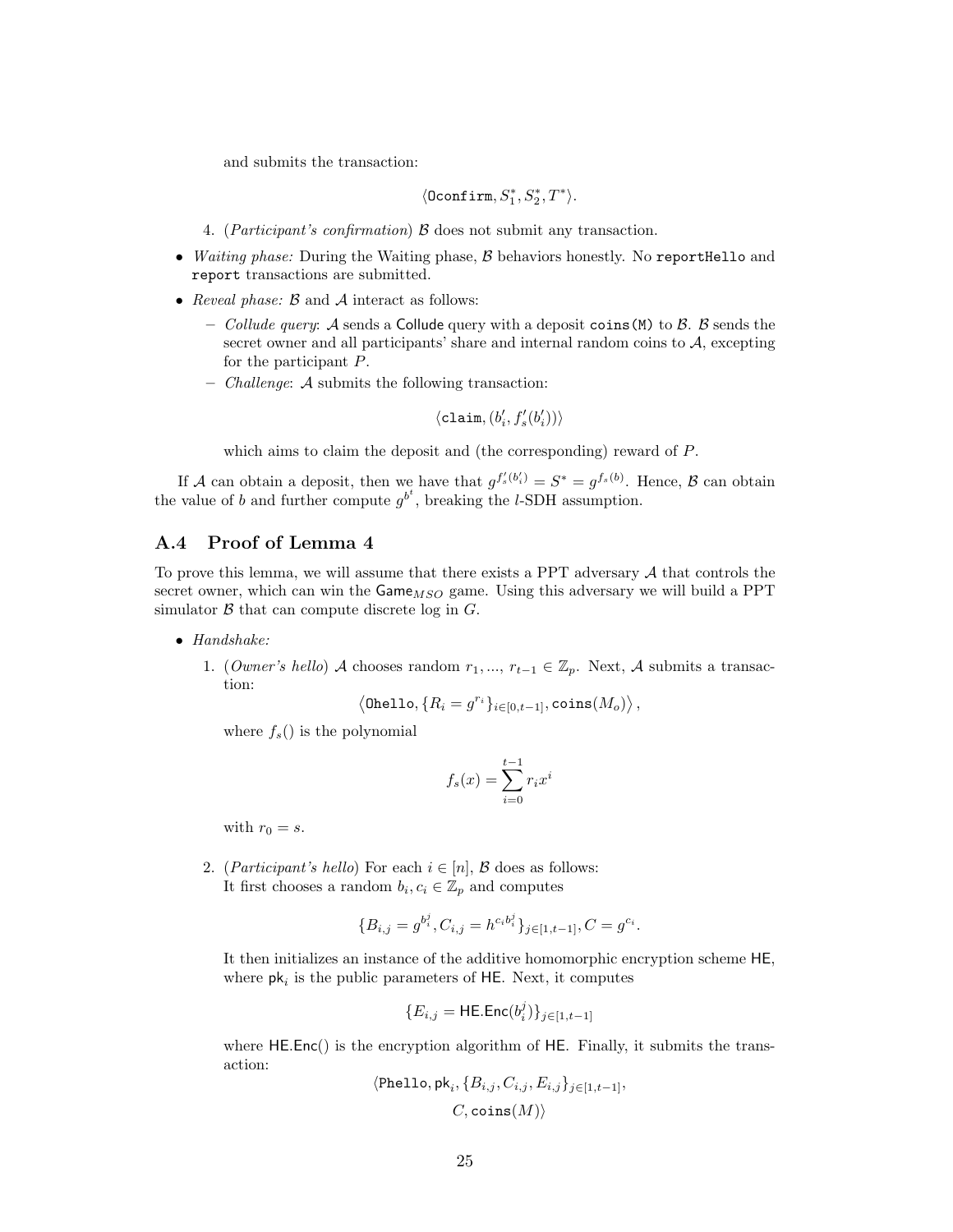3. (Owner's confirmation) For each  $i \in [n]$ , A randomly chooses  $S_{1,i}, S_{2,i}, T_i$  and submits the transaction:

$$
\langle \texttt{Oconfirm}, S_{1,i}, S_{2,i}, T_i \rangle.
$$

4. (*Participant's confirmation*) For each  $i \in [n]$ ,  $\mathcal{B}$  verifies the value  $S_i, T_i$  submitted by  $A$ , and submit a transaction Pwithdraw if otherwise. Using the corresponding secret key of  $pk_i$ ,  $B$  checks whether the following two equalities both holds:

$$
g^{\mathsf{HE}, \mathsf{Dec}(T_i)} \stackrel{?}{=} S_{1,i},
$$
  
\n
$$
h^{\mathsf{HE}, \mathsf{Dec}(T_i)} \stackrel{?}{=} S_{2,i}, \text{ and}
$$
  
\n
$$
\prod_{j=0}^{t-1} (R_j)^{b_i^j} \stackrel{?}{=} S_{1,i}
$$

If not,  $\beta$  submits the transaction

#### $\langle$ Pwithdraw $\rangle$

to withdraw. In response to this transaction, the smart contract returns the deposit back to  $\beta$ . If both equalities hold,  $\beta$  does not submit any transaction.

Note that if a fake share is accepted by a participant, we have

$$
g^{\mathsf{HE}, \mathsf{Dec}(T_i)} = S_{1,i} = \prod_{j=0}^{t-1} (R_j)^{b_i^j}
$$

Hence,  $\beta$  can compute the discrete log of  $S_{1,i}$ .

#### A.5 Zero-Knowledge Proof

For the zero-knowledge proof involved in the protocol, we need to prove three properties: Soundness, Completeness and (honest-verifier) Zero-knowledge.

• Soundness: We need to prove that if the  $B_1, B_2, ..., B_{t-1}$  are indeed related in such a way, and the prover (i.e., the participant) honestly follows the protocol, the verifier (i.e, the secret owner) will verify his result. With the setting of the protocol,

$$
B_i^s = g^{(b^i)(bc+n)} = g^{(b^{i+1}c + b^i n)} = B_{i+1}^c T_i.
$$

• Completeness: We need to prove that if  $B_1, B_2, ..., B_{t-1}$  are not related in the way stipulated by the protocol, with a large probability, the prover (i.e., the participant) cannot be verified. We do a proof by induction. WOLG, denote  $\log_q B_1 = g$  and  $\log_q T_1 = n$ , and assume that the prover follows the protocol for  $B_1, ..., B_{i-1}$ , but violate the protocol at the index i, which means either  $B_i \neq g^{b^i}$ . Notice that the relation  $s = bc + n$  must be true, otherwise the first equation cannot be verified. Let us denote  $B_i = g^x$  and  $T_i = g^y$ , then the equation:

$$
B_{i-1}^s = B_i^c T_i
$$

must be satisfied. If we expand the equation, we get

$$
g^{b^{i-1}(bc+n)} = g^{xc+y},
$$